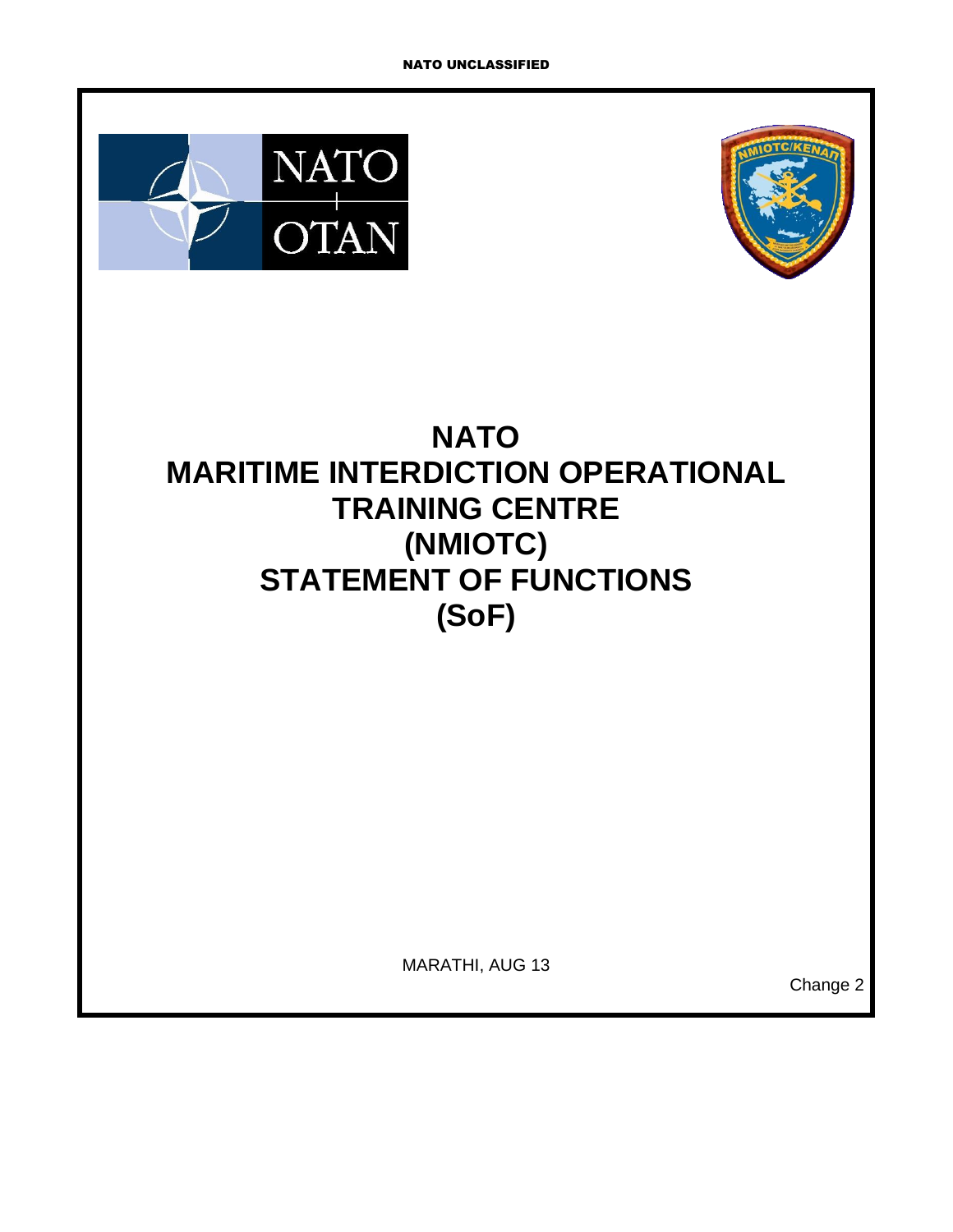### **TABLE OF CHANGES**

<span id="page-1-0"></span>

|                |                  | Date of |      | Change made by:<br>  Full Name |           |  |
|----------------|------------------|---------|------|--------------------------------|-----------|--|
| Change<br>No.: | Change<br>Order: | Change: | Rank |                                | Signature |  |
|                |                  |         |      |                                |           |  |
|                |                  |         |      |                                |           |  |
|                |                  |         |      |                                |           |  |
|                |                  |         |      |                                |           |  |
|                |                  |         |      |                                |           |  |
|                |                  |         |      |                                |           |  |
|                |                  |         |      |                                |           |  |
|                |                  |         |      |                                |           |  |
|                |                  |         |      |                                |           |  |
|                |                  |         |      |                                |           |  |
|                |                  |         |      |                                |           |  |
|                |                  |         |      |                                |           |  |
|                |                  |         |      |                                |           |  |
|                |                  |         |      |                                |           |  |
|                |                  |         |      |                                |           |  |
|                |                  |         |      |                                |           |  |
|                |                  |         |      |                                |           |  |
|                |                  |         |      |                                |           |  |
|                |                  |         |      |                                |           |  |
|                |                  |         |      |                                |           |  |
|                |                  |         |      |                                |           |  |
|                |                  |         |      |                                |           |  |
|                |                  |         |      |                                |           |  |
|                |                  |         |      |                                |           |  |
|                |                  |         |      |                                |           |  |
|                |                  |         |      |                                |           |  |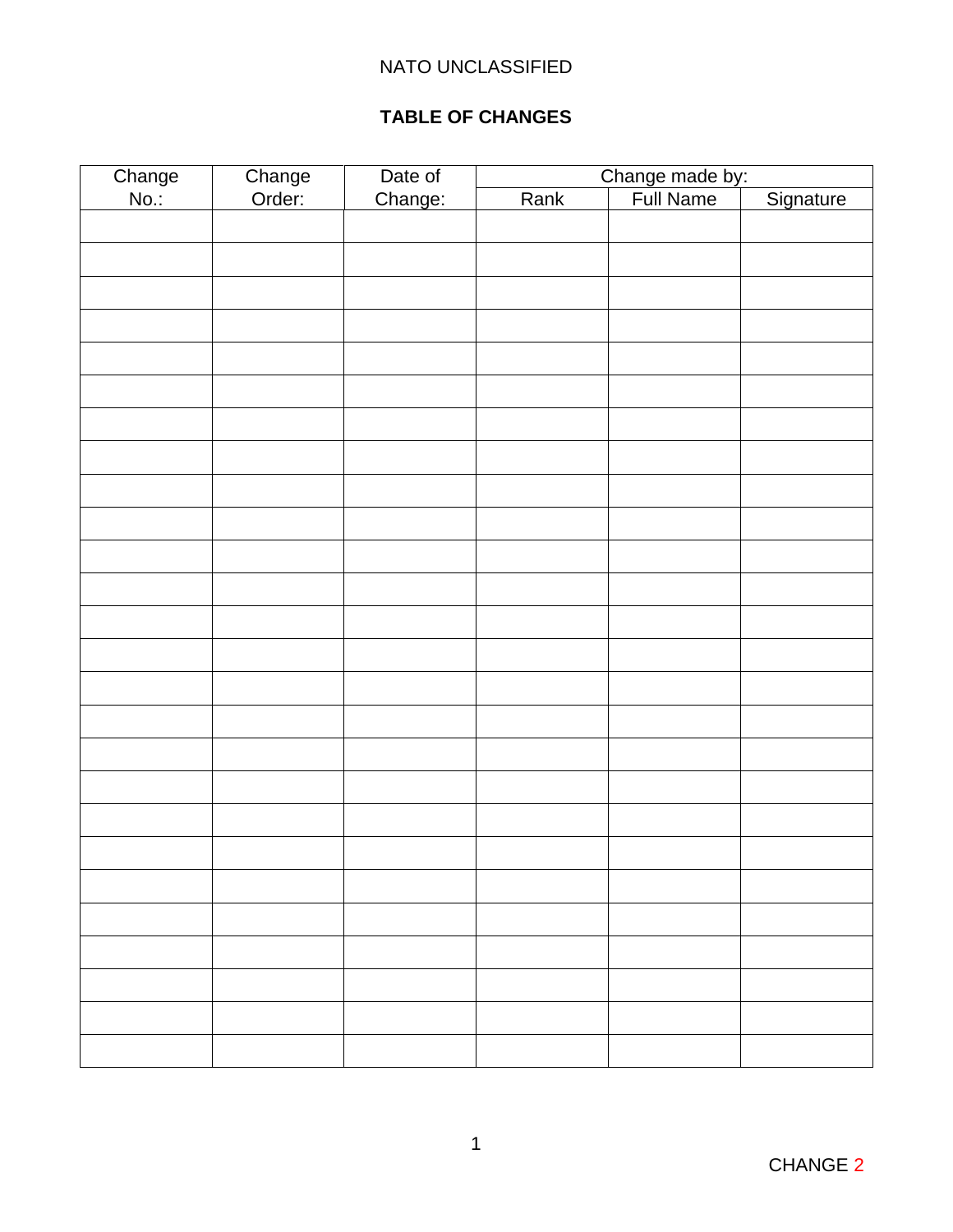## TABLE OF CONTENTS

<span id="page-2-0"></span>

| 1 <sup>1</sup>   |                                                        |  |  |  |  |
|------------------|--------------------------------------------------------|--|--|--|--|
| 2.               |                                                        |  |  |  |  |
| 3.               |                                                        |  |  |  |  |
| 4.               |                                                        |  |  |  |  |
|                  |                                                        |  |  |  |  |
|                  |                                                        |  |  |  |  |
| 1 <sub>1</sub>   |                                                        |  |  |  |  |
| 2.               |                                                        |  |  |  |  |
| 3.               |                                                        |  |  |  |  |
| 4.               |                                                        |  |  |  |  |
| 5.               |                                                        |  |  |  |  |
| 6.               |                                                        |  |  |  |  |
| 7.               |                                                        |  |  |  |  |
| 8.               |                                                        |  |  |  |  |
| 9.               |                                                        |  |  |  |  |
|                  | 10. NMIOTC ADVISORY BOARD (NAB) - SN REPRESENTATION 10 |  |  |  |  |
|                  |                                                        |  |  |  |  |
|                  |                                                        |  |  |  |  |
|                  |                                                        |  |  |  |  |
|                  |                                                        |  |  |  |  |
| 1 <sub>1</sub>   |                                                        |  |  |  |  |
| 2.               |                                                        |  |  |  |  |
| 3.               |                                                        |  |  |  |  |
|                  |                                                        |  |  |  |  |
|                  |                                                        |  |  |  |  |
| $\mathbf 1$ .    |                                                        |  |  |  |  |
| $\overline{2}$ . |                                                        |  |  |  |  |
| 3.               |                                                        |  |  |  |  |
|                  |                                                        |  |  |  |  |
|                  |                                                        |  |  |  |  |
| $1 \quad$        |                                                        |  |  |  |  |
| a.               |                                                        |  |  |  |  |
| b.               |                                                        |  |  |  |  |
| C.               |                                                        |  |  |  |  |
| d.               |                                                        |  |  |  |  |
| е.               |                                                        |  |  |  |  |
| f.               |                                                        |  |  |  |  |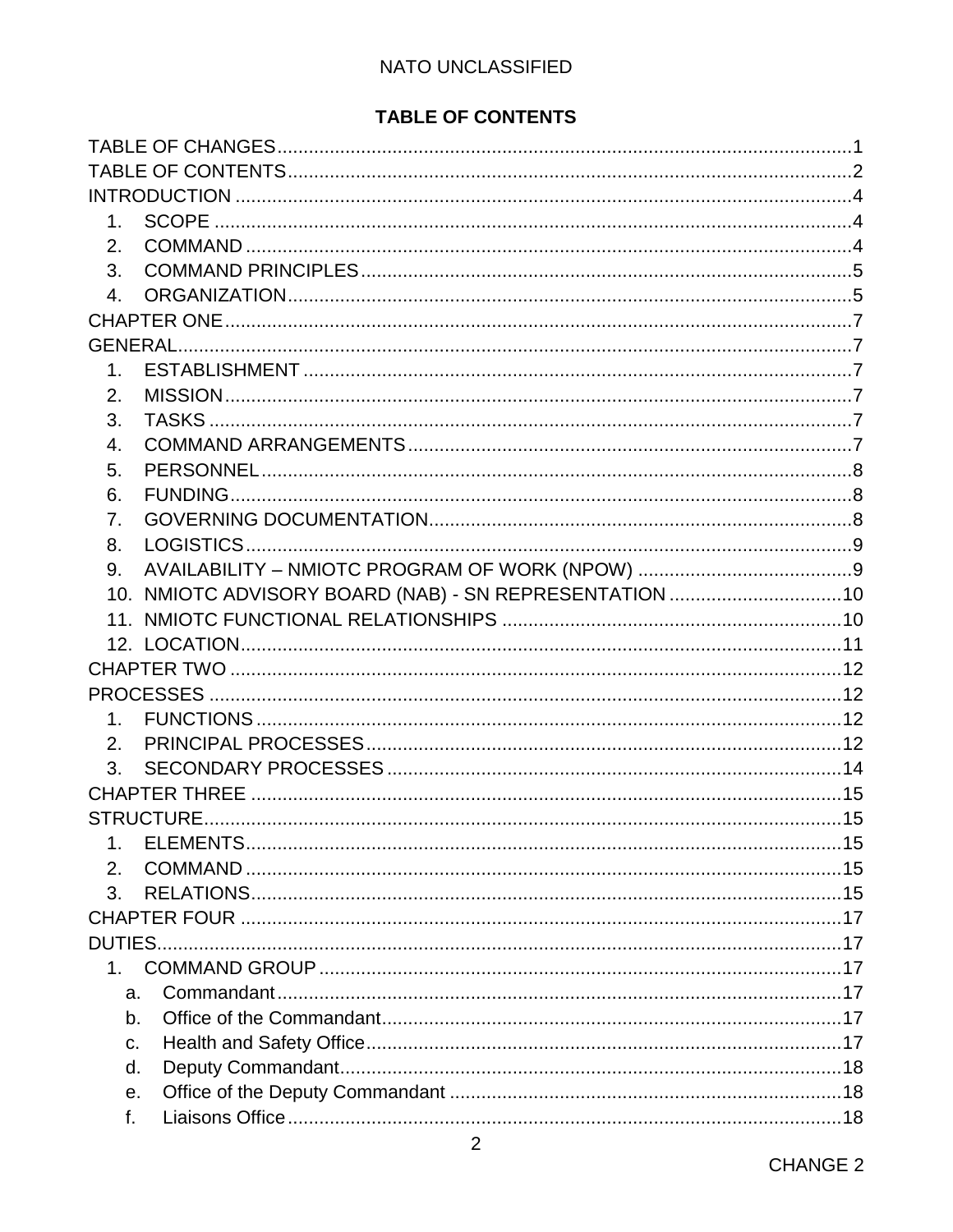| g.             |  |
|----------------|--|
| h.             |  |
| i.             |  |
| j.             |  |
| k.             |  |
| I.             |  |
| m.             |  |
| n.             |  |
| O <sub>1</sub> |  |
| p.             |  |
| 2.             |  |
| a.             |  |
| b.             |  |
| C.             |  |
| d.             |  |
| 3.             |  |
| a.             |  |
| b <sub>1</sub> |  |
| 4.             |  |
| a.             |  |
| b.             |  |
| C.             |  |
| d.             |  |
| е.             |  |
|                |  |
|                |  |
|                |  |
|                |  |
|                |  |
|                |  |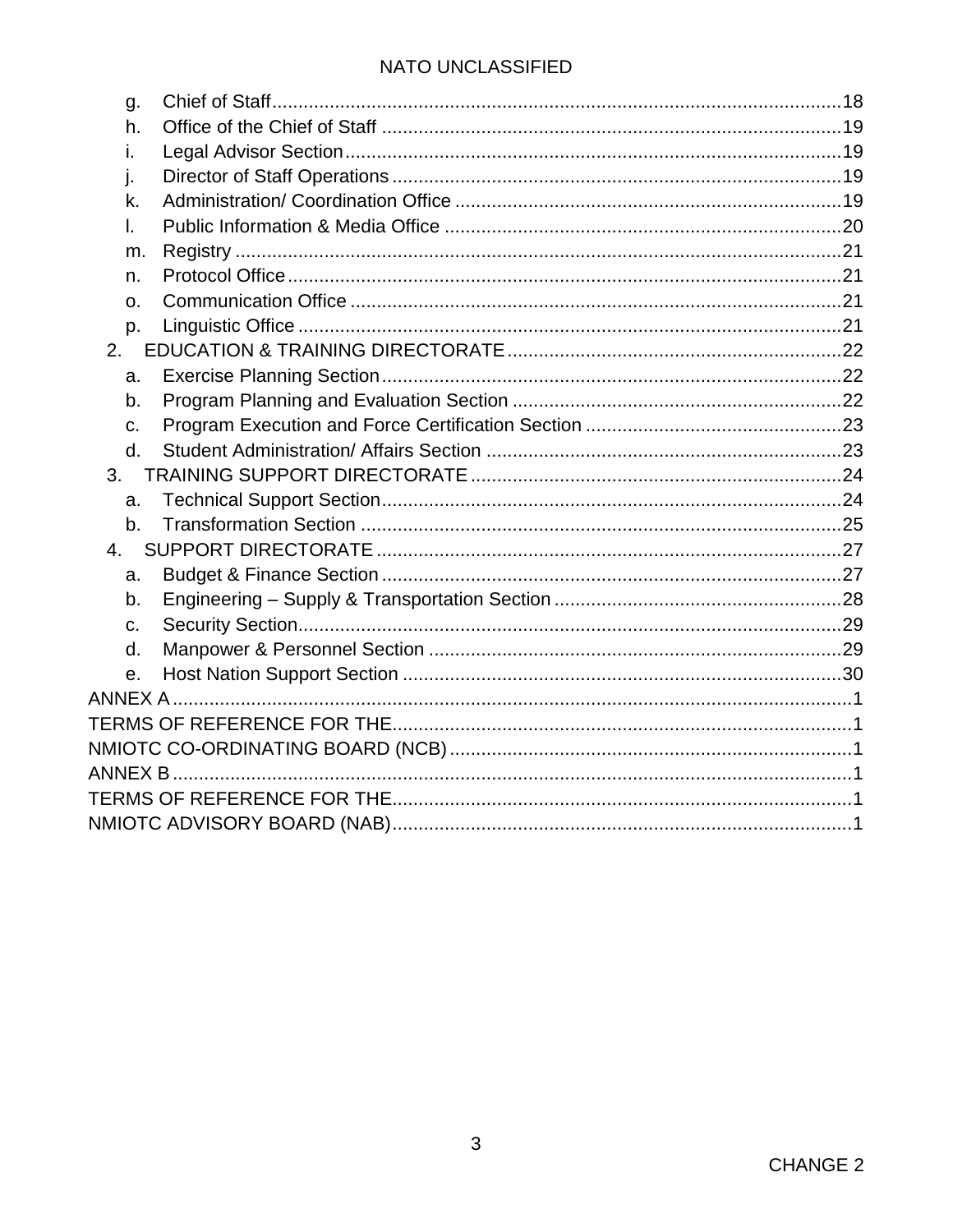# **NATO MARITIME INTERDICTION OPERATIONAL TRAINING CENTRE STATEMENT OF FUNCTIONS**

#### **INTRODUCTION**

#### <span id="page-4-1"></span><span id="page-4-0"></span>**1. SCOPE**

The Statement of Functions (SoF) of the NMIOTC constitutes the major institutional document, which defines its mission and tasks, the chain-of-command relations and cooperation with other command entities. Moreover, it delimits and legitimates the duties, responsibilities, the jurisdiction and command hierarchy of the staff, in order to ensure its effective operation. By this method, structured duties, responsibilities and jurisdiction are assigned to the staff.

It is apparent that this document is not a check-off list of actions and duties of the staff of the center for each and every activity; rather, it constitutes the general framework of duties and defines the basic directions for the Center's effective operation.

#### <span id="page-4-2"></span>**2. COMMAND**

Command, as defined in AAP-6, is the authority vested in an individual of the armed forces for the direction, coordination, and control of military forces. These three functions, for the NMIOTC, are determined as follows:

a. Direction: The function of planning, decision making, defining priorities, developing policies and issuing orders.

b. Coordination: The function of defining an interrelation between various activities regarding their place, time or action, in order to achieve the expected overall result.

c. Control: The functions of assuring that all activities are executed in harmony with the plan that was decided or the directions that were provided or the standing orders, and that in every case, these activities **serve** the mission.

The application of the three functions of Command for a specific duty, within a staff, follows a cyclic process. This process commences with the collection of relevant data and information (Observation of the situation), continues with their evaluation (Estimation), leads to the Planning and concludes with the Decision and its conveyance. Next step is the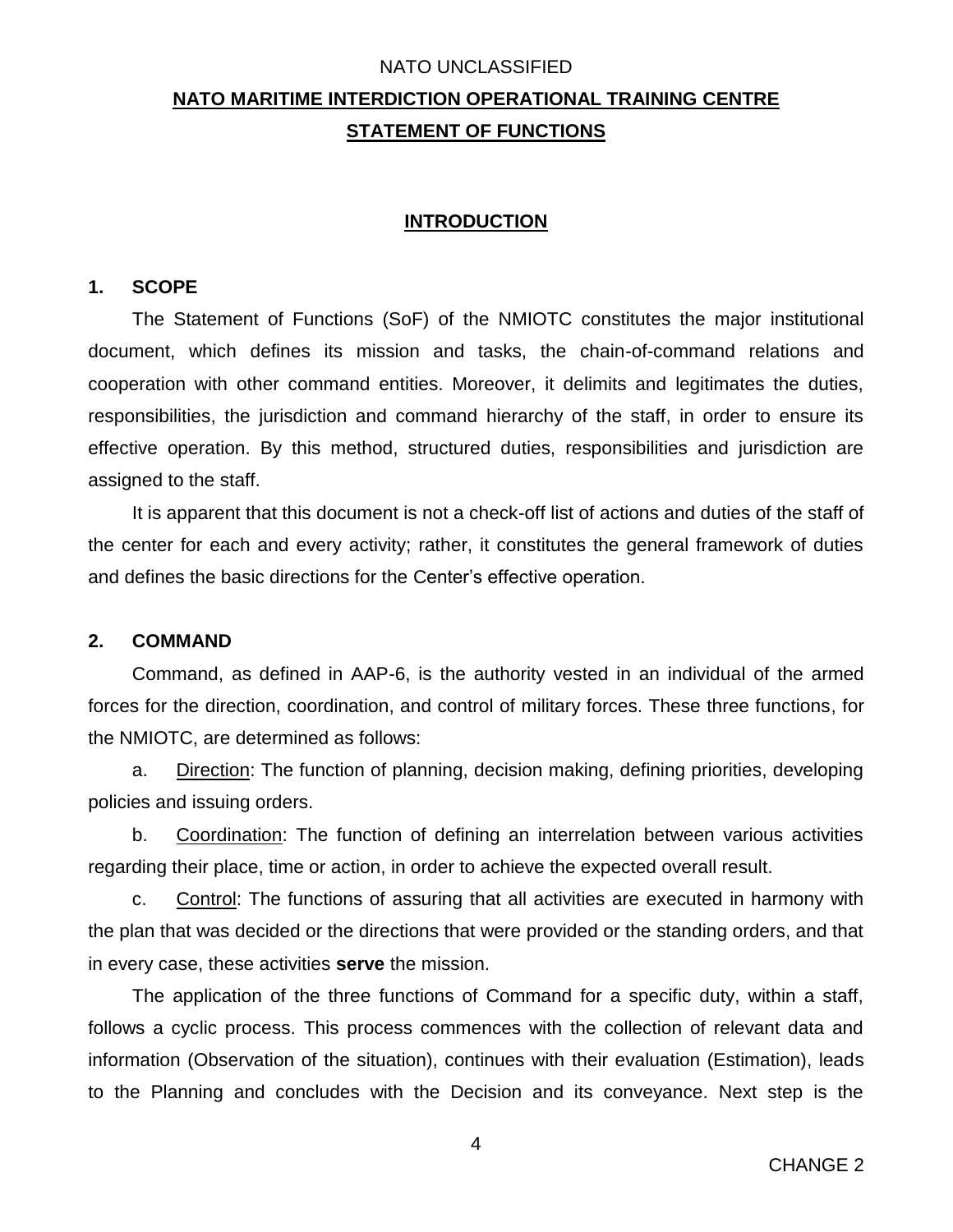Execution, where coordination becomes effective, as planned, and terminates or is fed back with new data by the Control, which continues to operate throughout the cycle. This cycle is graphically depicted in Fig.1.

#### <span id="page-5-0"></span>**3. COMMAND PRINCIPLES**

The essential principles of Command, the NMIOTC core values, which must be taken under consideration during the application of Command and Control (C&C) are the following:



a. Unity of Command, for ensuring a unified effort and explicitness of responsibilities and to avoid any conflicts. It provides the consistency that is essential for the planning and execution of all tasks.

b. Decentralized Execution, for achieving the utilization of the potential, experience and specializations of the subordinates.

c. Team Spirit, for pursuing the mutual perception to problems, for ensuring the trust between the Commandant and his/her subordinates, and for achieving a unified *modus operandii*, in cases where no explicit instructions or orders have been given.

d. Flexibility, for ensuring the adaptability to changing conditions.

e. Innovation, for achieving cost effective solutions, based on available resources (human, fiscal, software, hardware) to rising problems.

f. Awareness, for ensuring commonality of observation and of its evaluation.

#### <span id="page-5-1"></span>**4. ORGANIZATION**

Organization, in the NMIOTC, is the process of sorting and utilizing all activities and sources of a command entity, necessary for the achievement of its mission. The planning of the organization is one of the most essential actions of any command entity, since the correct handling of this issue will judge the entity's long term effectiveness. The function of the organization defines the role of each staff member, based on the available means, as well as the methods of coordination of the effort of all persons for the accomplishment of the required mission. A command entity is organized for one sole purpose: to achieve its aims and objectives.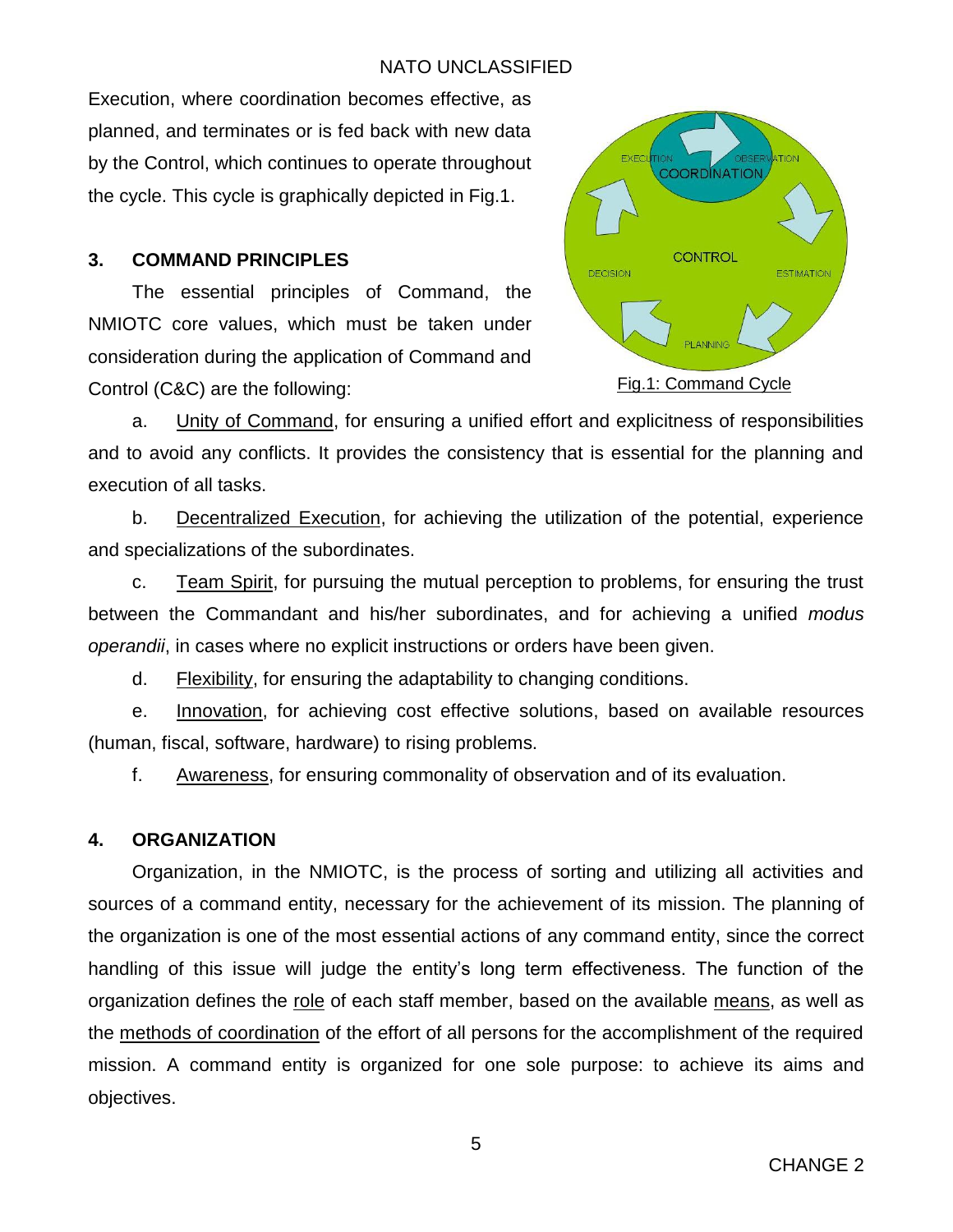In every attempt for organization, an appropriate organizational structure has to be selected. This is depicted in the form of a chart, i.e. it is a graphical demonstration of the various levels and their interrelation, in the form of a pyramid. The classic method to institutionalize these relationships is the formation of sections, within which the sources and activities are grouped in order to accomplish a required task.

The existence of such an internal structure is essential for the effective working of the staff. This structure must enable the directorates/sections/offices, as well as each person individually, to be aware of their role within the entire command structure and is initially expressed according to the logical grouping of activities.

All this introductory information is the basis on which this publication was developed. It will also serve as a steering guide for any future changes to it.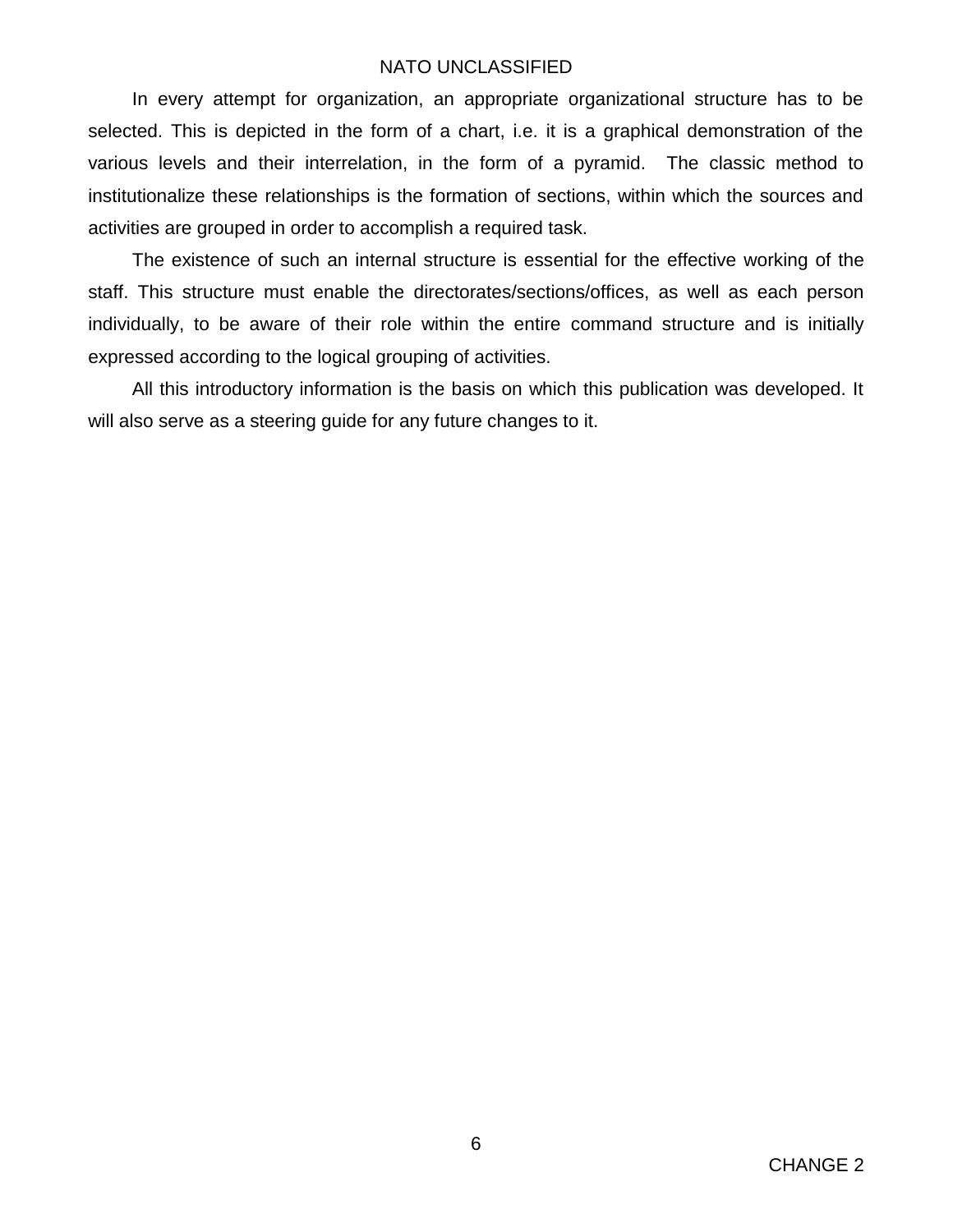#### **CHAPTER ONE**

#### **GENERAL**

#### <span id="page-7-2"></span><span id="page-7-1"></span><span id="page-7-0"></span>**1. ESTABLISHMENT**

The establishment of a NATO Maritime Interdiction Operational Training Center (NMIOTC) was decided by the NATO Defence Minister's Meeting on the  $12<sup>th</sup>$  of June 2003.

A Memorandum of Understanding (MoU) was signed between the Hellenic Chief of the National Defence General Staff (CHOD) and both NATO Strategic Commanders (Bi-SC) on the 15<sup>th</sup> of November 2005. This agreement defined the legal status, use, function as well as other basic issues of the NMIOTC. This MoU is termed the "NMIOTC Functional Relationship MoU – FR/MoU" throughout.

#### <span id="page-7-3"></span>**2. MISSION**

The NMIOTC's mission is:

"*To conduct the combined training necessary for NATO forces to better execute surface, subsurface, aerial surveillance, and special operations activities in support of Maritime Interdiction Operations (MIO)*".

#### <span id="page-7-4"></span>**3. TASKS**

For the purpose of fulfilling its mission, the NMIOTC will:

a. Improve allied naval units' expertise in MIO through specific training programmes.

b. Promote skills, interoperability and co-operation among naval units through sea training and simulation.

c. Support ACT in the development of tactical maritime doctrines for MIO, training directives and manuals.

d. Support ACT in areas such as research, experimentation, modeling and simulation.

e. Contribute to the ACT lessons learned process.

#### <span id="page-7-5"></span>**4. COMMAND ARRANGEMENTS**

a. The Hellenic CHOD exercises full command of the NMIOTC and has delegated administrative control to the Chief of the Hellenic Navy General Staff (HNGS).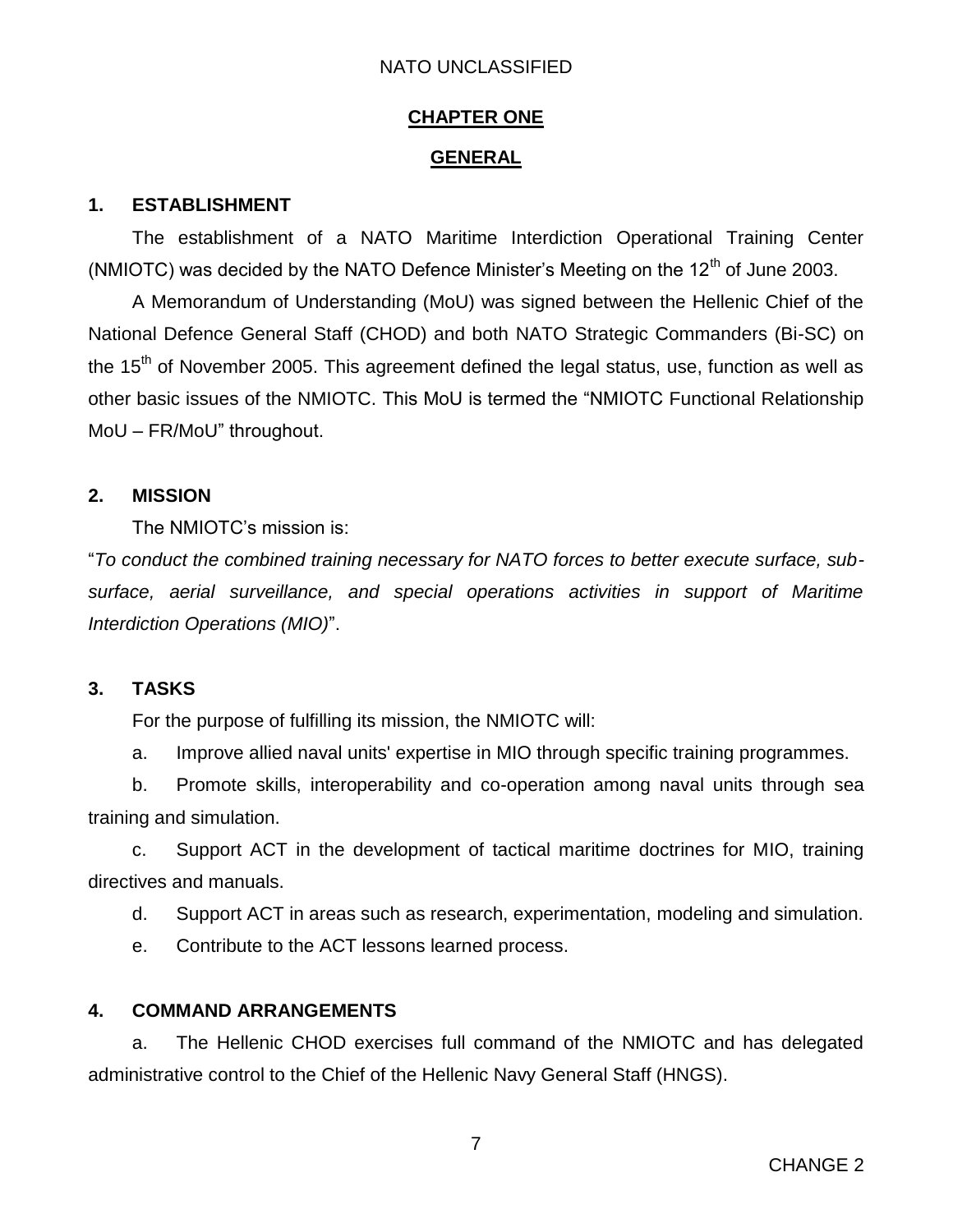b. The NMIOTC Coordinating Board (NCB) is the Board advising on the coordination of the activities of the NMIOTC as well as on the long-term matters regarding its mission. Its Terms of Reference (TOR), set out in the NMIOTC FR MOU, are provided herein as Annex A.

### <span id="page-8-0"></span>**5. PERSONNEL**

The NMIOTC is multinationally manned and open to participation of all NATO nations. The NATO nations providing personnel to the permanent manning of the NMIOTC are referred as Sponsoring Nations (SNs).

The Greek personnel is derived from all three branches of the Hellenic Armed Forces, but also from the Hellenic Coast Guard as well as the Police.

The breakdown of personnel is depicted in the standing NMIOTC Personnel Establishment (PE), which is annexed in the bilaterally signed "Manning – Activities – Training" MoU, termed "NMIOTC MAT MOU" throughout.

The SN personnel manning the NMIOTC are granted international status under the Paris Protocol.

### <span id="page-8-1"></span>**6. FUNDING**

Construction, as well as operation and maintenance (O&M) costs is funded by the Framework Nation (FN). As a general rule, all services and products provided to ACT and ACO under the provisions of the NMIOTC FR MOU are free of charge. Reimbursement is required from customers for the costs related to their participation in the Centre's activities and training, according to specific provisions of NATO Standardization Agreements.

### <span id="page-8-2"></span>**7. GOVERNING DOCUMENTATION**

The operation of the NMIOTC is governed by the following documents:

a. The provisions of the Agreement between the Parties to the North Atlantic Treaty regarding the Status of their Forces (NATO SOFA), dated 19 June 1951.

b. The North Atlantic Treaty, dated 28 August 1952.

c. The Protocol on the Status of International Military Headquarters set up pursuant to the North Atlantic Treaty (Paris Protocol), dated 28 August 1952.

d. The Agreement between the Hellenic Republic and the Supreme Headquarters Allied Powers Europe (SHAPE) on the Special Conditions applicable to the Establishment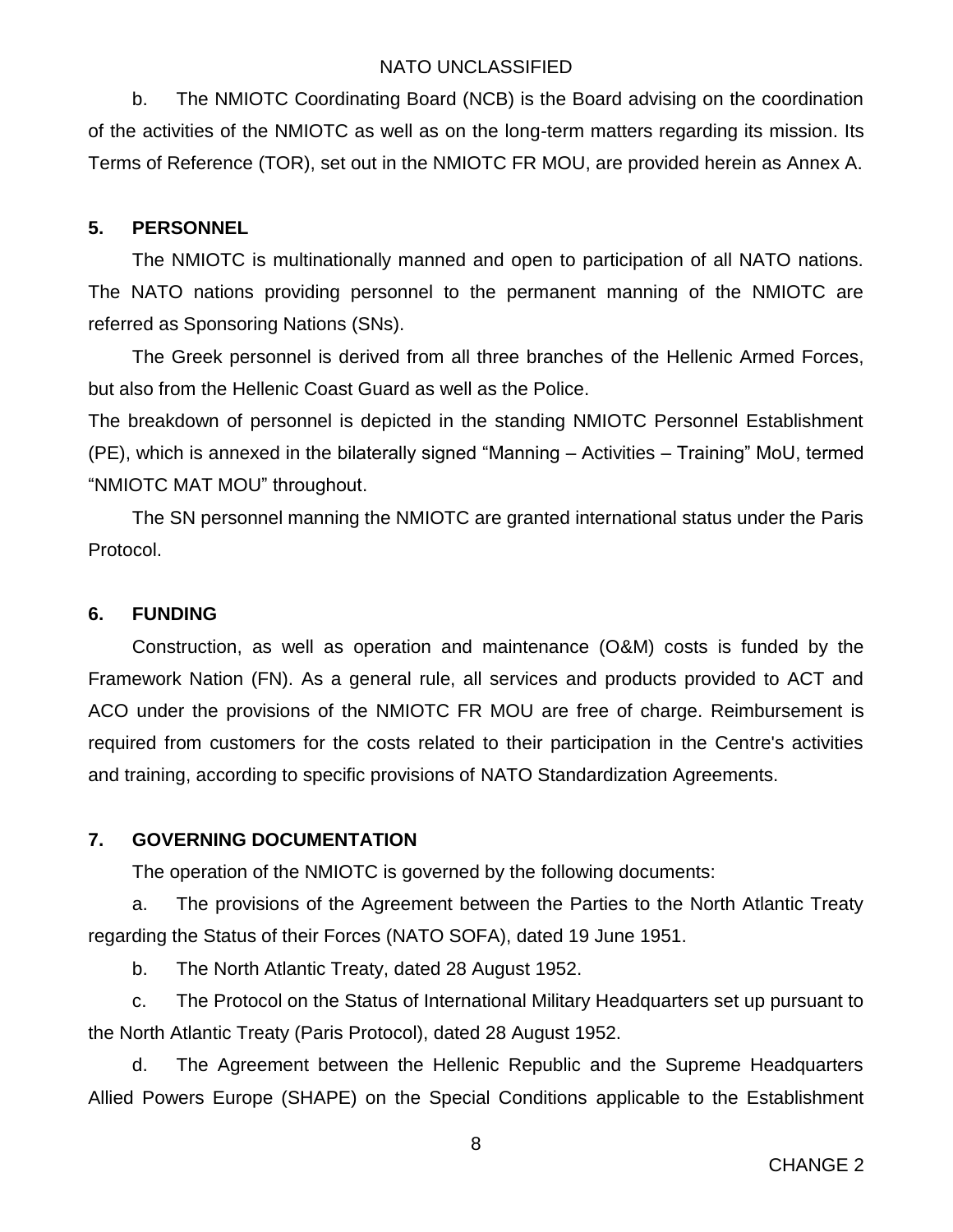and Operation on Greek Territory of International Military Headquarters (SHAPE – Greece Agreement), dated 15 September 1999.

e. The Agreement among the States Parties to the North Atlantic Treaty and the other States participating in the Partnership for Peace regarding the Status of their Forces (PfP SOFA), dated 19 June 1995 and including the Further Additional Protocol to the Agreement among the States Parties to the North Atlantic Treaty and the other States participating in the Partnership for Peace regarding the Status of their Forces (Further Additional Protocol to the PfP SOFA), dated 19 December 1997.

f. MC 324/2 – The Military Command Structure, 9 November 09.

g. MCM-250-03 – NATO Maritime Interdiction Operational Training Centre Concept, 7 May 04.

h. MC 58/3 Terms of Reference for Supreme Allied Commander Transformation, 17 May 04.

i. The NMIOTC FR MOU, dated 15 Nov 05.

j. The NMIOTC MAT MOU (Change 1), dated 16 July 11.

#### <span id="page-9-0"></span>**8. LOGISTICS**

The organization of the logistic services of the NMIOTC as well as the rights and responsibilities of the logistic support organs are termed in the Hellenic General Regulation for the Supply of Armed Forces Materiel Administrations (GRSAFMA).

a. For NMIOTC logistic support, the MOU between the Government of the Hellenic Republic and the SACEUR and the SACT regarding the Provision of Host Nation Support for the Execution of NATO Operations / Exercises, dated 12th of August 2004, is used as a base for further agreements. This is termed "HNS MOU" throughout.

b. Nations participating in the multinational manning of the Centre, accept the conditions of the HNS MOU.

c. A price list relative to all provided services is depicted in NMIOTC Directive 60-1 and is publicized and uploaded to NMIOTC official website for whom it may concern.

### <span id="page-9-1"></span>**9. AVAILABILITY – NMIOTC PROGRAM OF WORK (NPOW)**

The NMIOTC develops the annual NPOW as well as of the two upcoming years in close coordination with HQ SACT. The NPOW includes all activities the NMIOTC will perform

9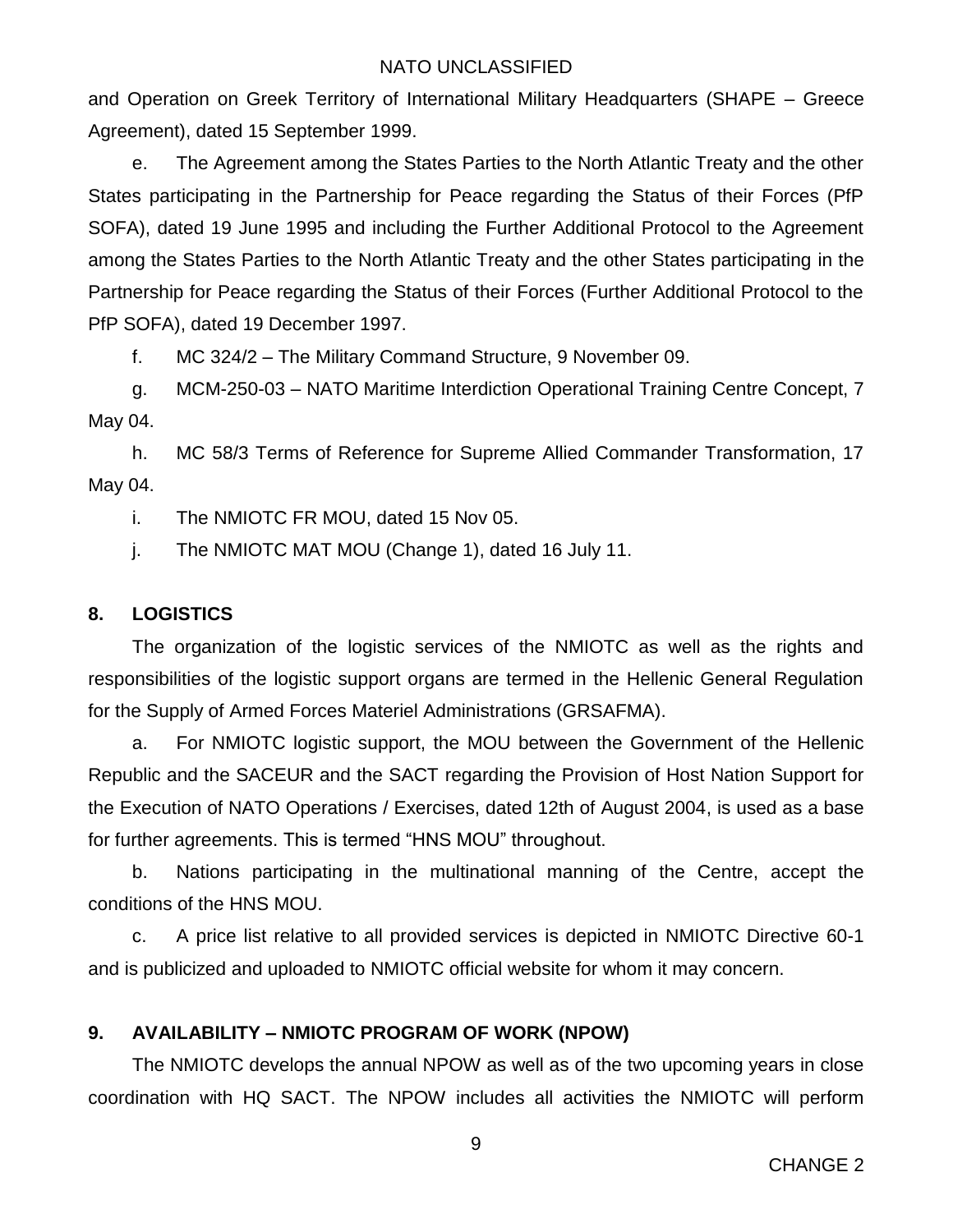during the course of a particular calendar year and indicates the level of funding available in support of the individual activities under the NPOW.

Upon final approval, the FN distributes the NPOW to the other SNs and the NMIOTC. For the purpose of their timely inclusion into the draft NPOW, HQ SACT and SACEUR provides all NATO requirements for the NPOW to the NMIOTC.

HQ SACT coordinates any out of cycle requirements with the NMIOTC.

### <span id="page-10-0"></span>**10. NMIOTC ADVISORY BOARD (NAB) - SN REPRESENTATION**

The NAB is a body responsible for providing advice to the Commandant of the NMIOTC on all NMIOTC activities for the effective execution of his mission.

Each SN nominates a representative to the NAB.

The NAB is responsible for taking into consideration SNs' interests regarding all matters pertaining to the NMIOTC.

The TOR for the NAB, outlined in Section VIII of the NMIOTC MAT MOU, are provided herein as Annex B.

#### <span id="page-10-1"></span>**11. NMIOTC FUNCTIONAL RELATIONSHIPS**

a. NMIOTC is a NATO Education and Training Facility (NETF), focused on maritime issues. Being a member of the NATO educational core, NMIOTC supports SACT's efforts to meet the education and training requirements of the Alliance. Specifically it:

(1) Cooperates closely with HQ SACT and follows training guidance and directions.

(2) Establishes links with other NATO entities, as appropriate, in coordination with HQ SACT, giving precedence to relationships with other NATO Training and Educational Facilities (NETFS) and the Maritime Component Commands (MCCs).

(3) Follows the established NATO decisions, regulations, directives and other guidance.

b. HQ SACT:

(1) Works closely with the NMIOTC to identify the necessary requirements within NATO for training to be conducted by the NMIOTC.

(2) Provides the appropriate guidance to enable the NMIOTC to effectively conduct its mission.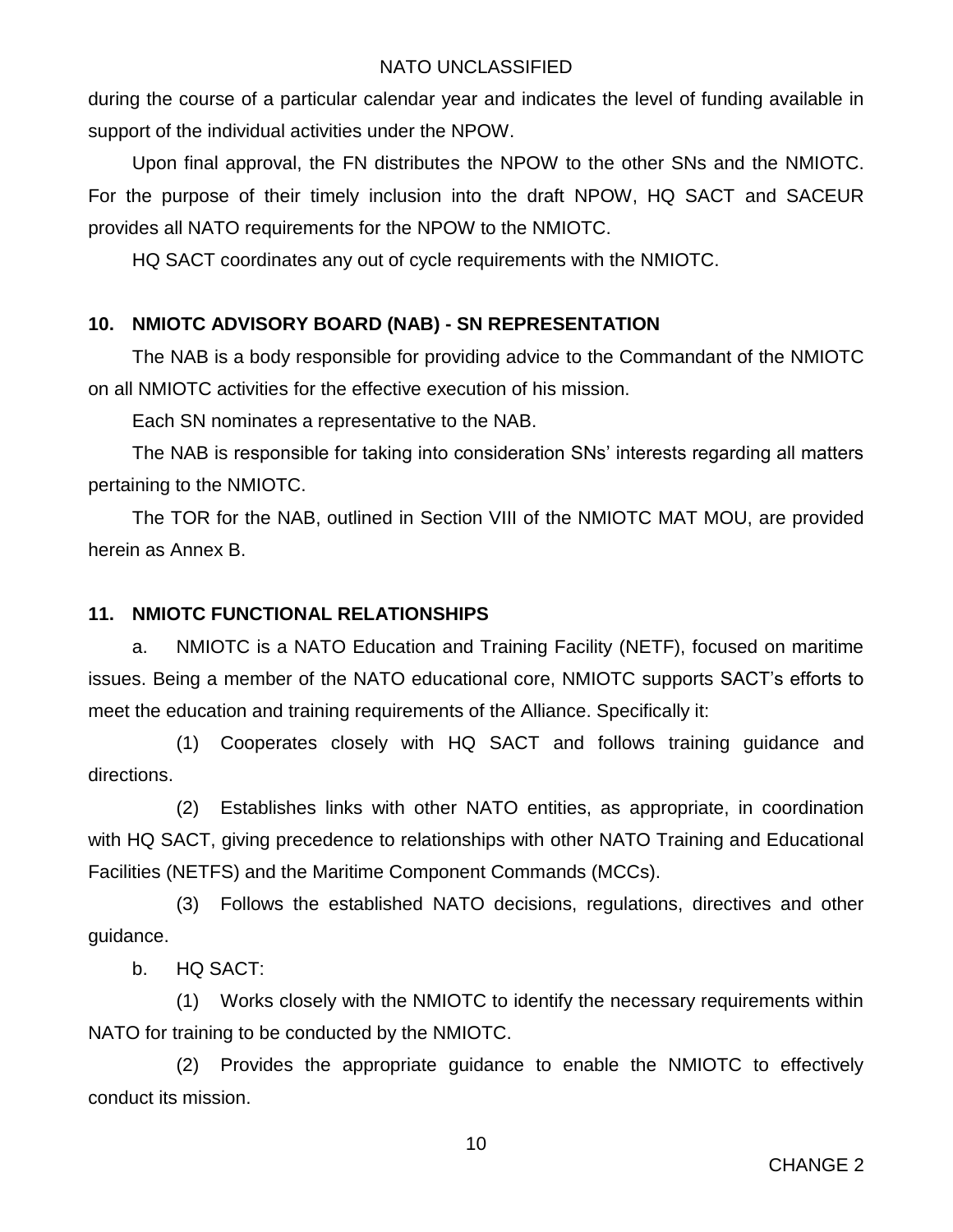(3) Coordinates all activities of the NMIOTC with NATO.

c. SHAPE:

(1) Ensures close cooperation between the MIO subject matter experts within ACO and the NMIOTC to support the optimal development and conduct of training and education.

(2) Ensures routine liaison between the NMIOTC and ACO, in particular the MCCs, to coordinate NMIOTC activities with NATO naval training and exercise activities.

d. The NCB:

(1) Coordinates and provides advice on the NPOW for the next cycle:

(a) By coordinating the activities of the NMIOTC with the functions of other NATO organizations.

(b) By coordinating the NMIOTC activities with activities of ACT and ACO in the next NPOW cycle.

(c) By assessing shortfalls in the concluded NPOW cycle.

(2) Coordinates and provides advice on the long-term matters regarding the NMIOTC mission.

(3) Reviews the NMIOTC curricula in order to ensure it conforms with regard to lessons learned, new doctrine and concepts, as well as relevant ACT guidance.

(4) Provides advice on further matters regarding the NMIOTC's mission, as necessary.

### <span id="page-11-0"></span>**12. LOCATION**

The NMIOTC is located inside the northern region of the Souda Naval Base, on the island of Crete.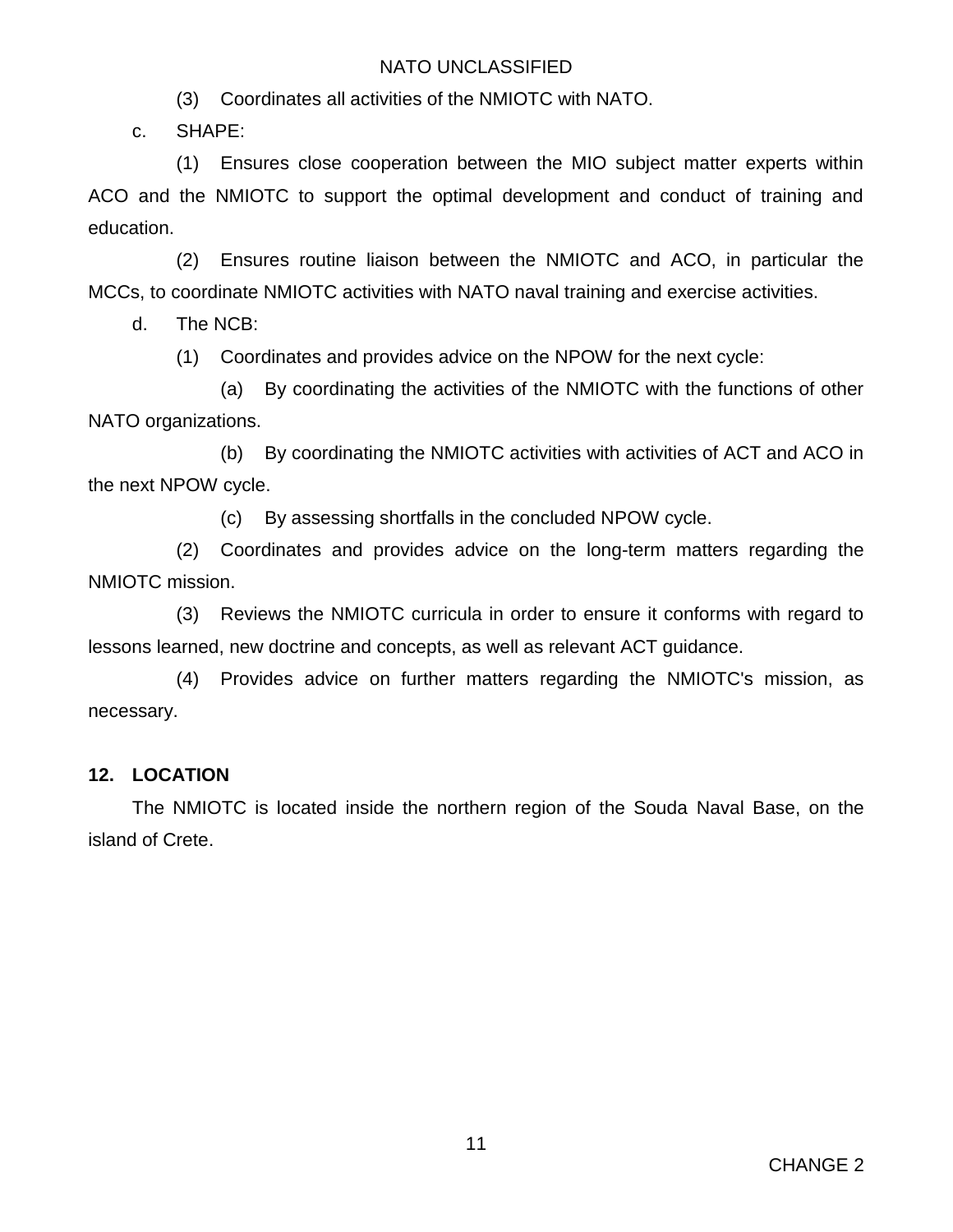#### **CHAPTER TWO**

#### **PROCESSES**

#### <span id="page-12-2"></span><span id="page-12-1"></span><span id="page-12-0"></span>**1. FUNCTIONS**

The NMIOTC's mission generates a set of processes that the personnel of the Center, is called upon to fulfil. These are grouped as follows:

a. In the field of capabilities provided to NATO Education and Training:

(1) Improve Naval Units MIO expertise through specific training programmes, in accordance with the provisions of the Bi-SC Directives 75-2 and 75-7.

(2) Promote skills, interoperability and cooperation among Naval Units through training activities.

b. In the field of capabilities provided to NATO Transformation:

(1) Contribute and support ACT in the development of MIO tactical maritime doctrine, training directives and manuals.

(2) Contribute and support ACT in fields of research, experimentation, modelling and simulation.

#### <span id="page-12-3"></span>**2. PRINCIPAL PROCESSES**

As a result of the above, the NMIOTC has 2 principal processes:

a. Education & Training Process.

(1) The NMIOTC follows Bi-SC Directives for Course Development/ Evaluation, prepares course documentation, runs courses and provides the internal evaluation reports. Under HQ SACT direction it arranges staff assistance visits for conducting external evaluation.

(2) The safety of the students is of paramount importance, thus a step-by-step "build-up" is required towards their practical training and evaluation. Once their knowledge, understanding and adherence to the safety precautions are validated (as well as the pertinent knowledge of the education material), the final evaluation is conducted. This layering is achieved through the phasing of all courses into 3 phases, where applicable:

(a) Classroom Indoctrination.

During this phase the students become familiar with the NATO doctrines and procedures for MIO. Also they are exposed to the safety precautions with respect to MIO.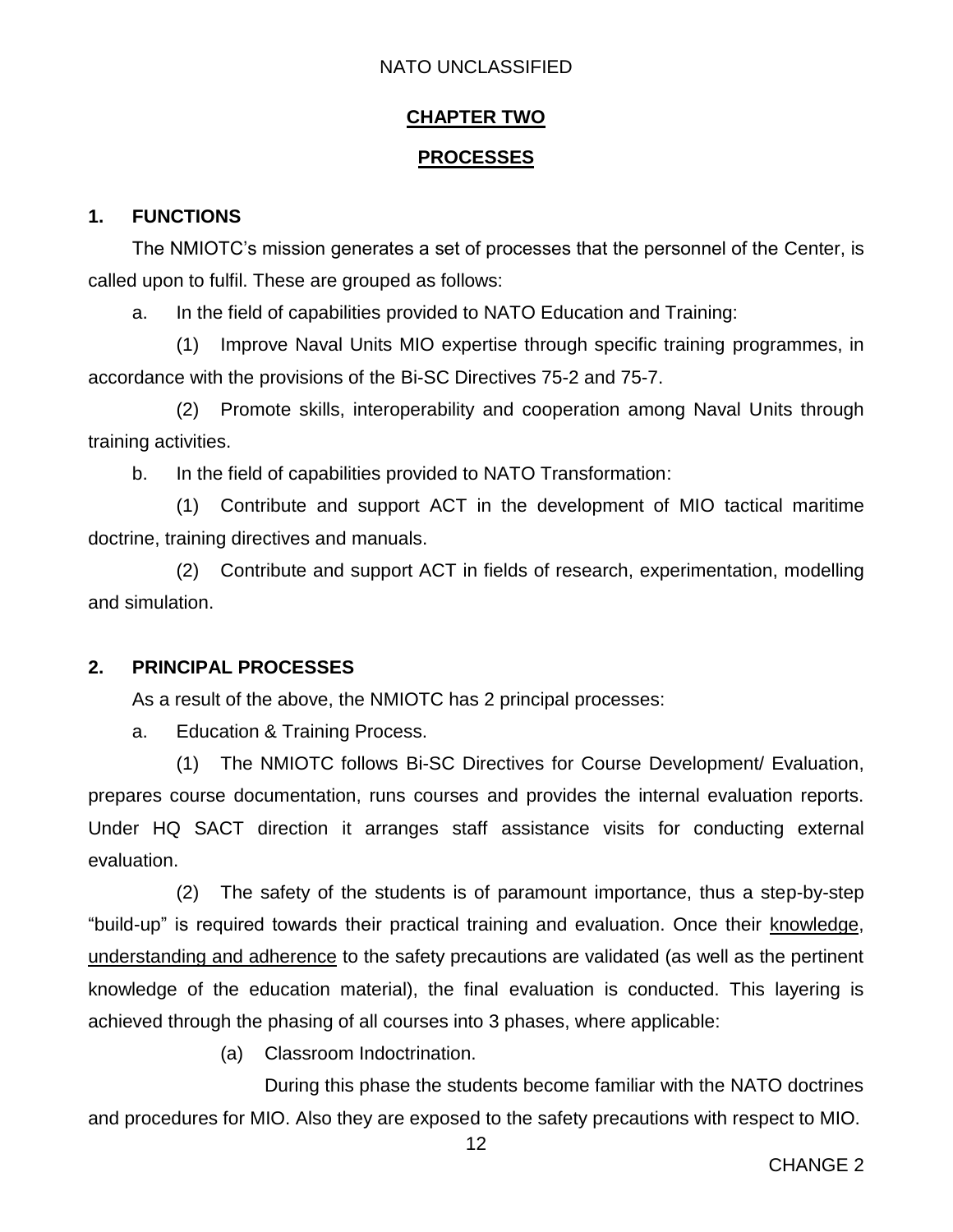(b) Simulator Training.

During this phase the students spend time on the NMIOTC tactical trainers so as to demonstrate the application of NATO doctrines and procedures, with respect to MIO, as well as the understanding of and adherence to safety precautions.

(c) Practical Training.

During this phase the students will be provided with, and will be required to perform, demonstrations that successfully and safely complete all boarding tasks.

(3) The safety of students and trainers requires implementation of specific control measures that reduce the risk inherent in pertinent modules. These measures should be a product of a continuous risk analysis regime that will aim to identify dangers and hazards. It should encompass, at least, applicable Host Nation Health & Safety regulations (H&SR). Moreover it should also aim to take into account H&SR that are either suggested or proposed by the nations receiving training.

- (4) This process outputs:
	- (a) Development of training activities.
	- (b) Evaluation of training activities.
	- (c) Accreditation for training activities Educational claim.
	- (d) Trainee evaluation & certification.
	- (e) Customer Nation support & satisfaction.
	- (f) NPOW development & monitoring.

b. Transformation Process.

(1) The Alliance's transformational effort is commanded and controlled by ACT. NMIOTC, therefore, follows the guidance set forth by HQ SACT.

(2) The transformational effort requires close monitoring and coordination of all participants to the wider ACT transformational network. For this reason liaisons are established inter alia amongst the network participants.

(3) The MIO doctrine, procedures even equipment are under continuous scrutiny so as to better reflect lessons identified not only in operations but in training also. This leads to a connection not only with ACO and its sub-entities but with the trainees after they have completed their training.

(4) Assisting the education, training and transformation are the NMIOTC simulator. They provide near-real time operational analysis and can be used as a "test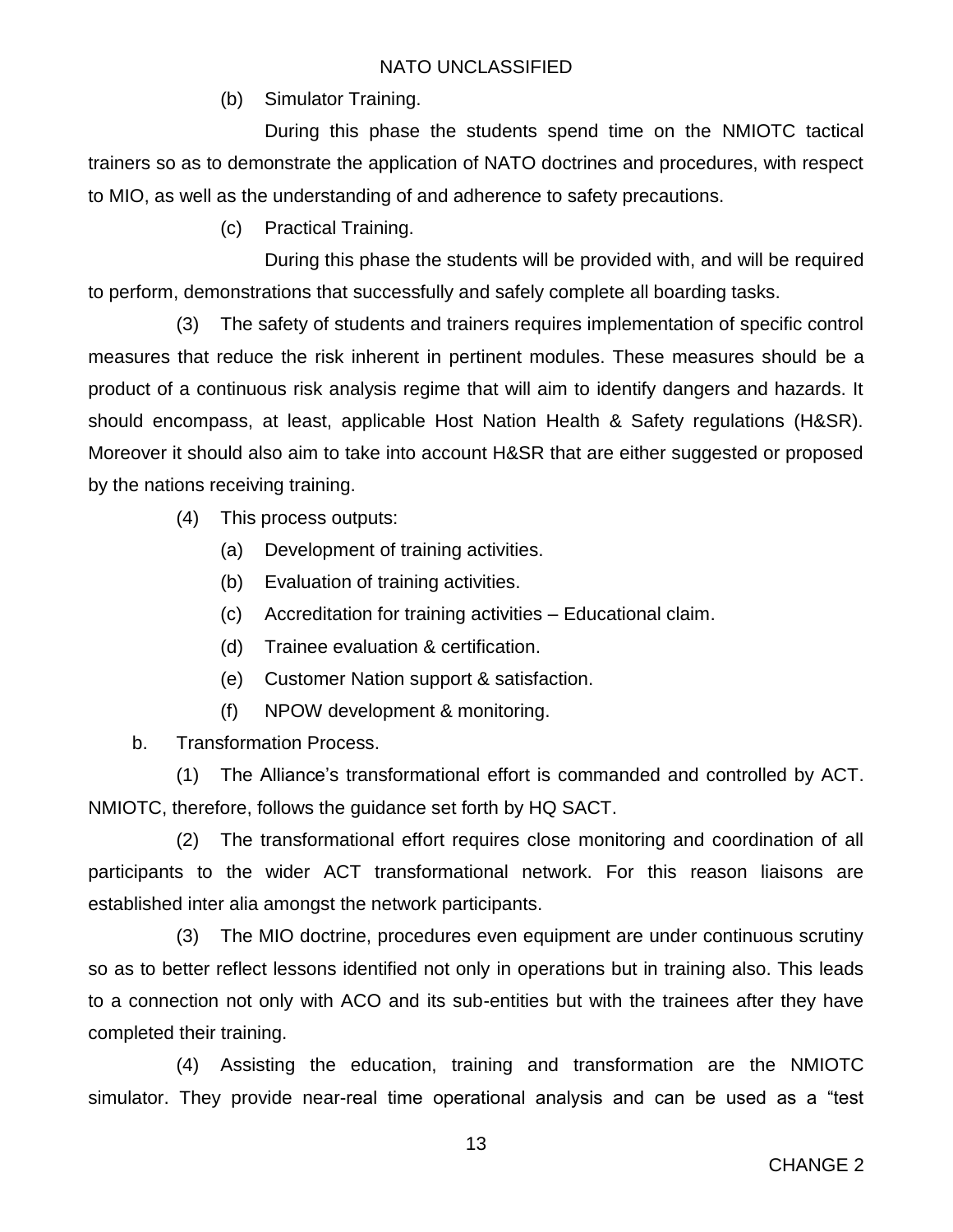ground" to prove both doctrine and procedures. They, of course, are a transformational goal themselves (simulation – modelling).

- (5) This process outputs:
	- (a) Continuous improvement of doctrine, procedures and equipment related

to MIO.

- (b) Innovation.
- (c) Alliance connectivity.
- (d) Evaluation of training activities.
- (e) Inputs to NPOW & monitoring.

#### <span id="page-14-0"></span>**3. SECONDARY PROCESSES**

The NMIOTC has 2 secondary processes:

a. Staff process.

(1) The workings of the NMIOTC staff is the manifestation of the NMIOTC Command cycle.

- (2) This process outputs:
	- (a) Flexibility.
	- (b) Internal staff rhythm.
	- (c) Paperwork (written).
	- (d) Briefings (oral).

#### b. Host Nation (HN) support process.

(1) The responsibilities of the FN are covered by the governing the NMIOTC documentation.

- (2) This process outputs:
	- (a) Fiscal & Manpower Resource Management.
	- (b) Logistics.
	- (c) Security.
	- (d) Multinational Personnel Support.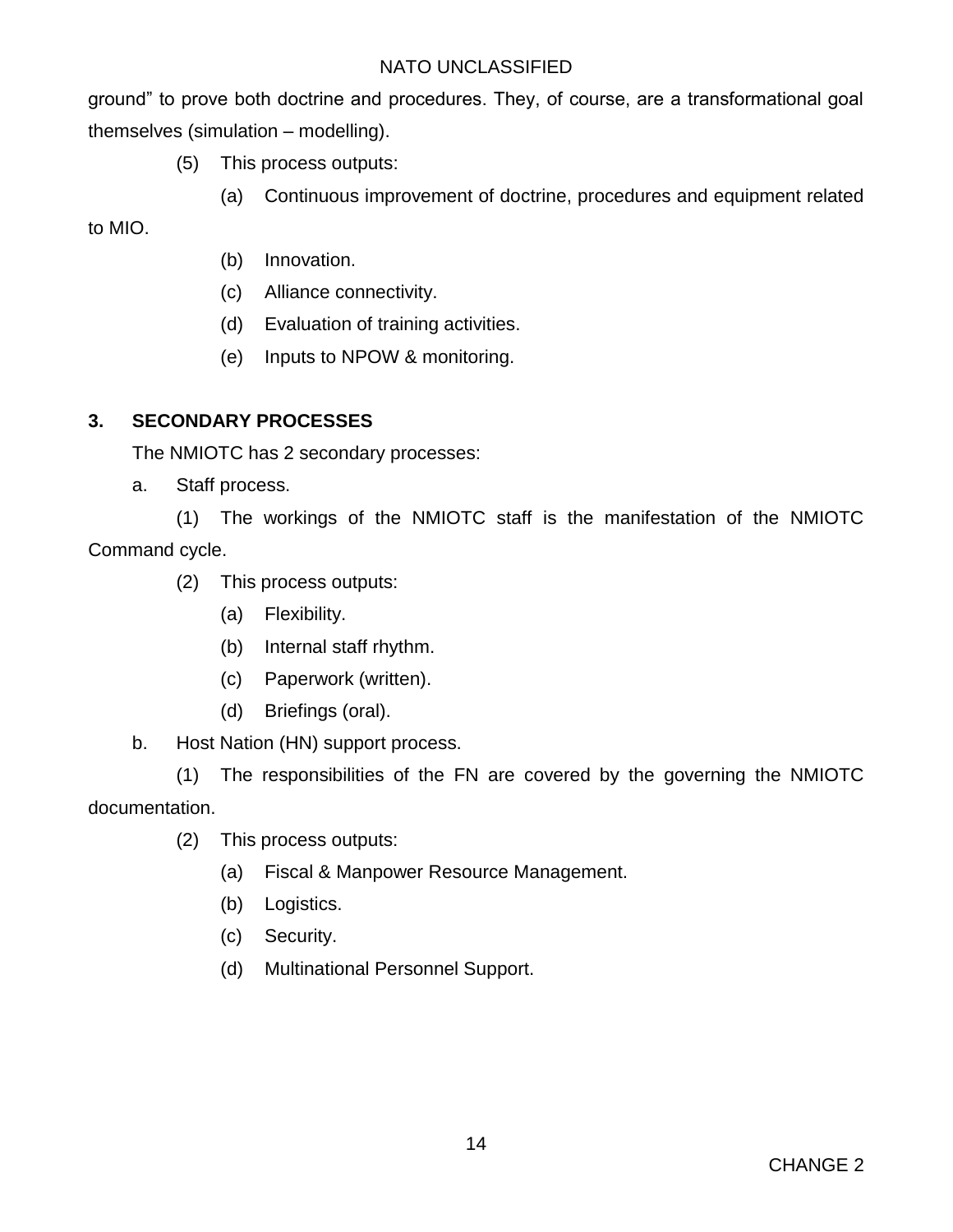### **CHAPTER THREE**

#### **STRUCTURE**

#### <span id="page-15-2"></span><span id="page-15-1"></span><span id="page-15-0"></span>**1. ELEMENTS**

The NMIOTC has 4 organizational elements:

a. The NMIOTC Command Group (CG).

The CG provides command & control for the NMIOTC.

b. The Education and Training (E&T) Directorate.

The E&T is responsible for planning and executing all training activities required to accomplish the NMIOTC mission.

c. The Training Support (TS) Directorate.

The TS is responsible for the functions that directly support the activities conducted

by E&T.

d. The Support (S) Directorate.

The S is responsible for the functions that are required to sustain the NMIOTC's ability to conduct its training activities.

### <span id="page-15-3"></span>**2. COMMAND**

- a. The NMIOTC is headed by:
	- (1) Commandant (COM).
	- (2) Deputy Commandant (DCOM).
	- (3) Chief of Staff (COS).

b. The CG is headed by the COM, who is also supported by the DCOM. The Directorates report to the COS.

### <span id="page-15-4"></span>**3. RELATIONS**

- a. The Directorates are further broken down into:
	- (1) Sections.
	- (2) Offices.
- b. The NMIOTC organizational elements are connected as follows: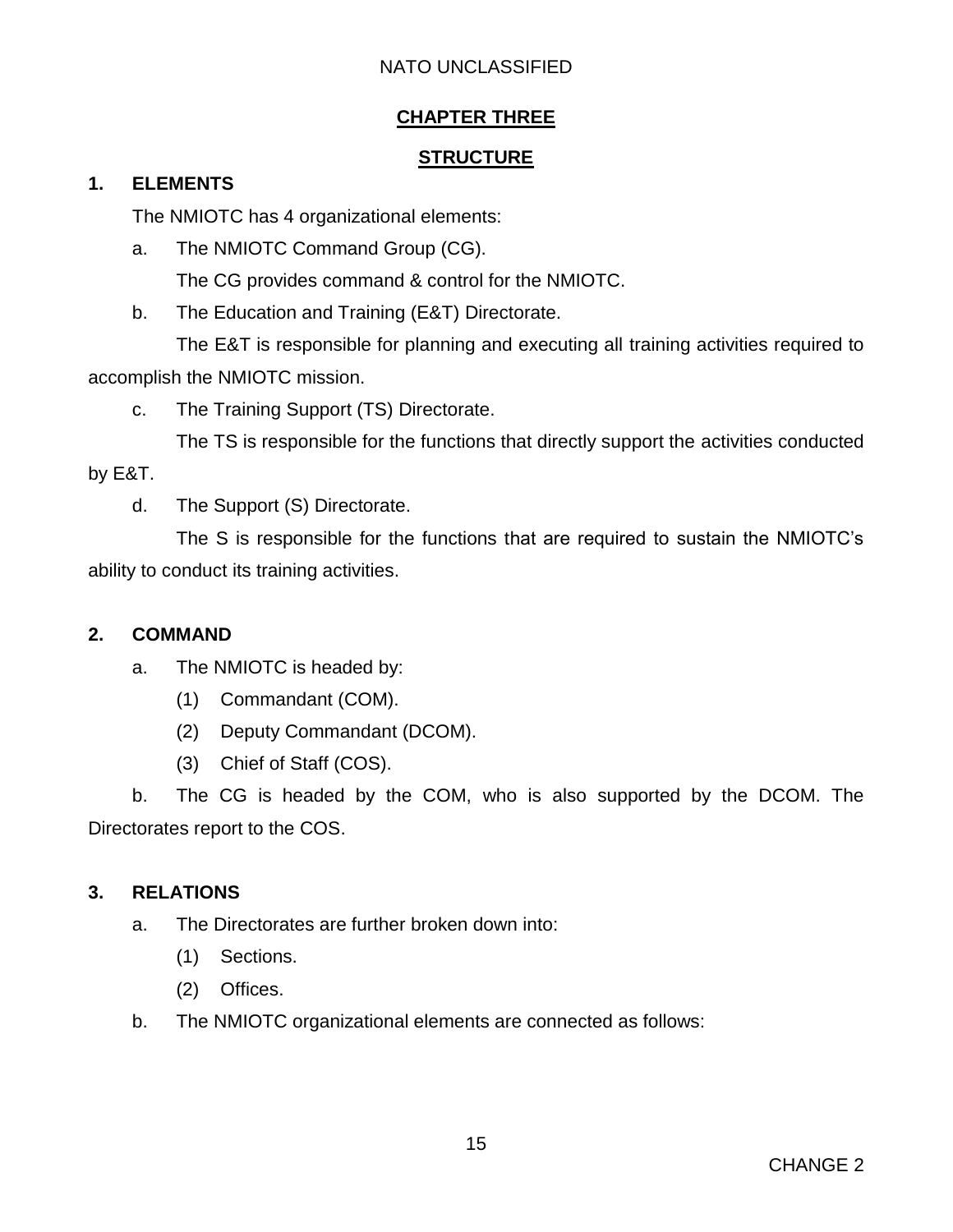

: Multinational personnel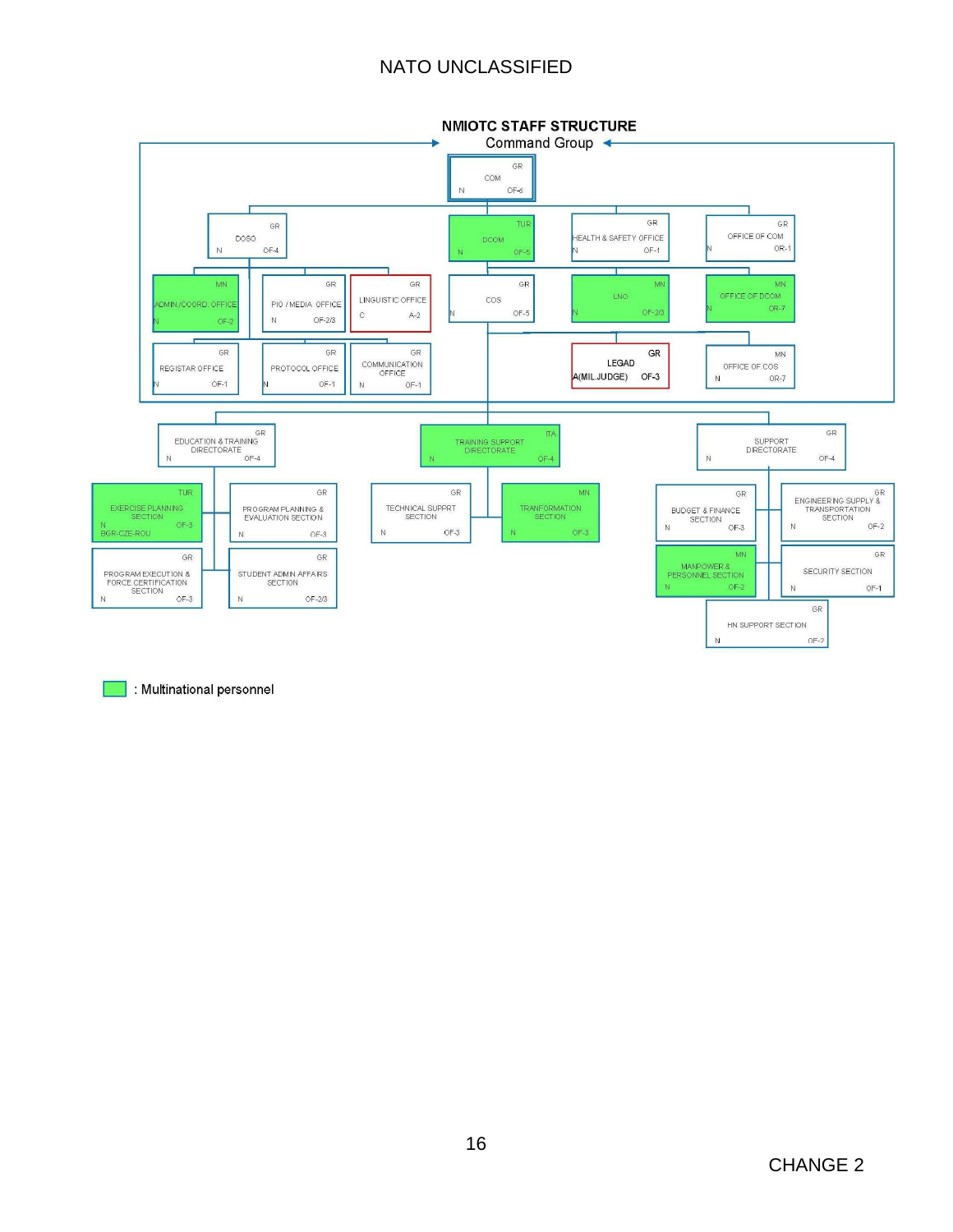### **CHAPTER FOUR**

### **DUTIES**

### <span id="page-17-2"></span><span id="page-17-1"></span><span id="page-17-0"></span>**1. COMMAND GROUP**



#### Fig. 3: NMIOTC CG Organizational Structure

#### <span id="page-17-3"></span>**a. Commandant**

Provides leadership and guidance to the NMIOTC staff in order to enhance the combined and joint training operational level. As directed by the Allied Commander Transformation, develops the joint experimentation, interoperability and doctrine, integrates efforts with other NATO and national organizations. Tests and validates new concepts and integrates them into the Operational Commanders' training programs. Ensures the effective and efficient delivery of education and training products in accordance with the direction of the Allied Command Transformation.

#### <span id="page-17-4"></span>**b. Office of the Commandant**

Responsible to the Commandant NMIOTC, for all aspects concerning the Commandants involvement, as directed by him/her.

#### <span id="page-17-5"></span>**c. Health and Safety Office**

Responsible to the Commandant NMIOTC, for preventing accidents, observing and implementing safety regulations. Ensures the safety execution of the training provided, identify probable risks, inspects training sites, provide health and safety training as well as being continually abreast of NMIOTC and HS ARIS safety trends.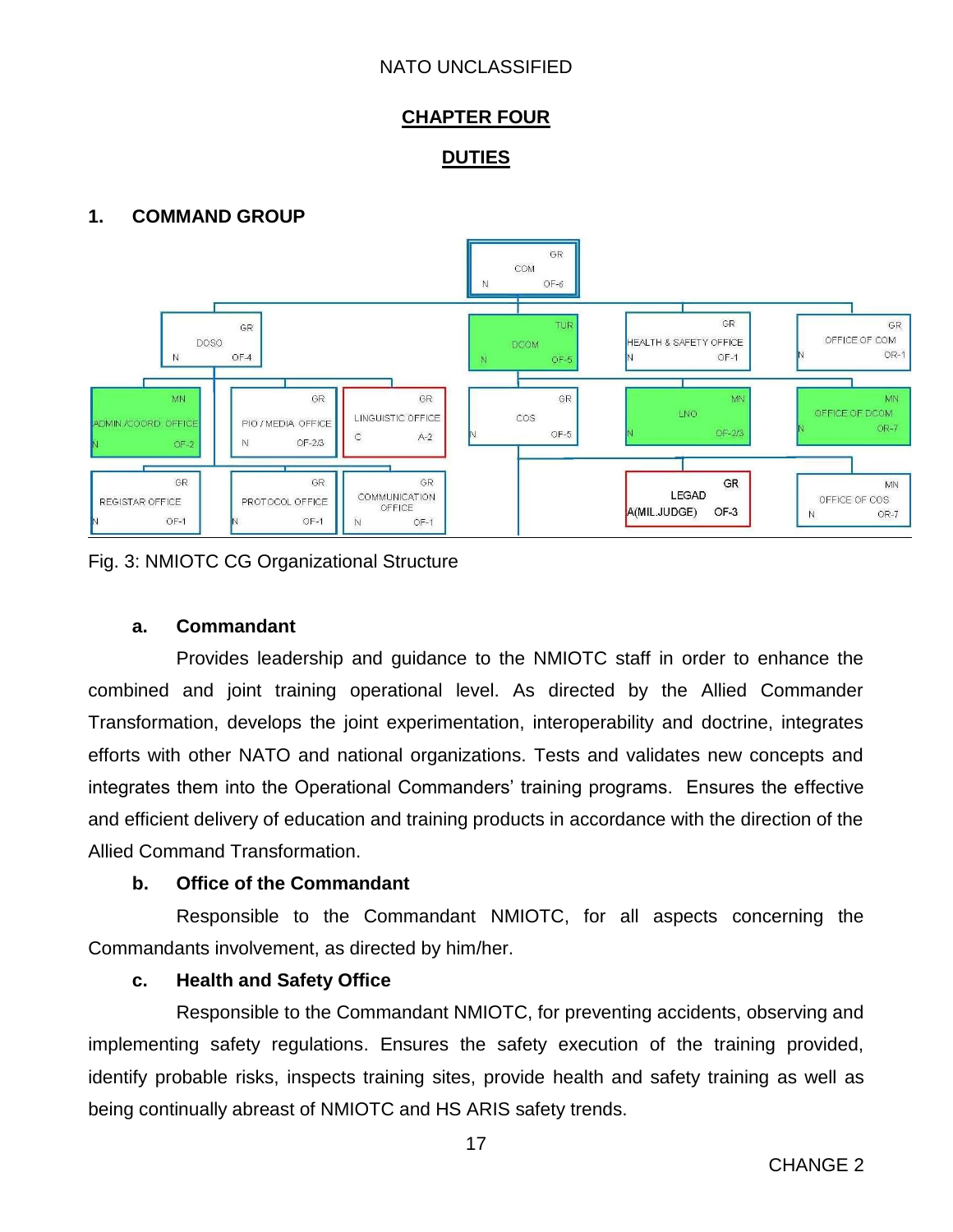### <span id="page-18-0"></span>**d. Deputy Commandant**

Responsible to the Commandant NMIOTC. In the event of the Commandant's absence and/or temporary incapacitation, functions on behalf of the Commandant in accordance with the duties as set forth in the Commandant's Job Description and as delegated by the Commandant.

### <span id="page-18-1"></span>**e. Office of the Deputy Commandant**

Responsible to the Deputy Commandant NMIOTC, for all aspects concerning the DCOMs' involvement, as directed by him/her.

### <span id="page-18-2"></span>**f. Liaisons Office**

Links the NMIOTC, with other than NATO members or participants to this Training Centre, who under certain circumstances approved by NAC, contribute or observe the activities in which the NMIOTC is involved. It possesses a central role in the NMIOTC liaison structure and because of the multinational nature of the NMIOTC is has a demanding and pivotal appointment in the successful prosecution of liaison. Establishing and maintaining liaison in peacetime, co-ordinating the LNO Teams both in and out, organising LNO training and acting as the single point of contact on liaison matters. It is the point of contact within NMIOTC for the reception, briefing and debriefing of LNOs. In peacetime it is the NMIOTC's lead in Partnership for Peace issues.

### <span id="page-18-3"></span>**g. Chief of Staff**

Responsible to the Commandant NMIOTC. In the event of the Deputy Commandant's absence and/or temporary incapacitation, functions as the DCOM in accordance with the duties as set forth in the TORs and as approved by the Commandant. Maintains currency on all activities of the NMIOTC. Undertakes tasks and responsibilities as directed by the Commandant. Principal and supplementary responsibilities, as described in his Job Description. Directs, coordinates and supervises all staff activities. He/She is the Focal point for the initiation and coordination of all NMIOTC staff efforts. Receives decisions of Director NMIOTC. Promulgates policies for the day to day functioning of staff and ensures accuracy of published instructions in accordance with policies Director NMIOTC. Allocates functions, tasks, budget and facilities to ensure proper management of the NMIOTC.

18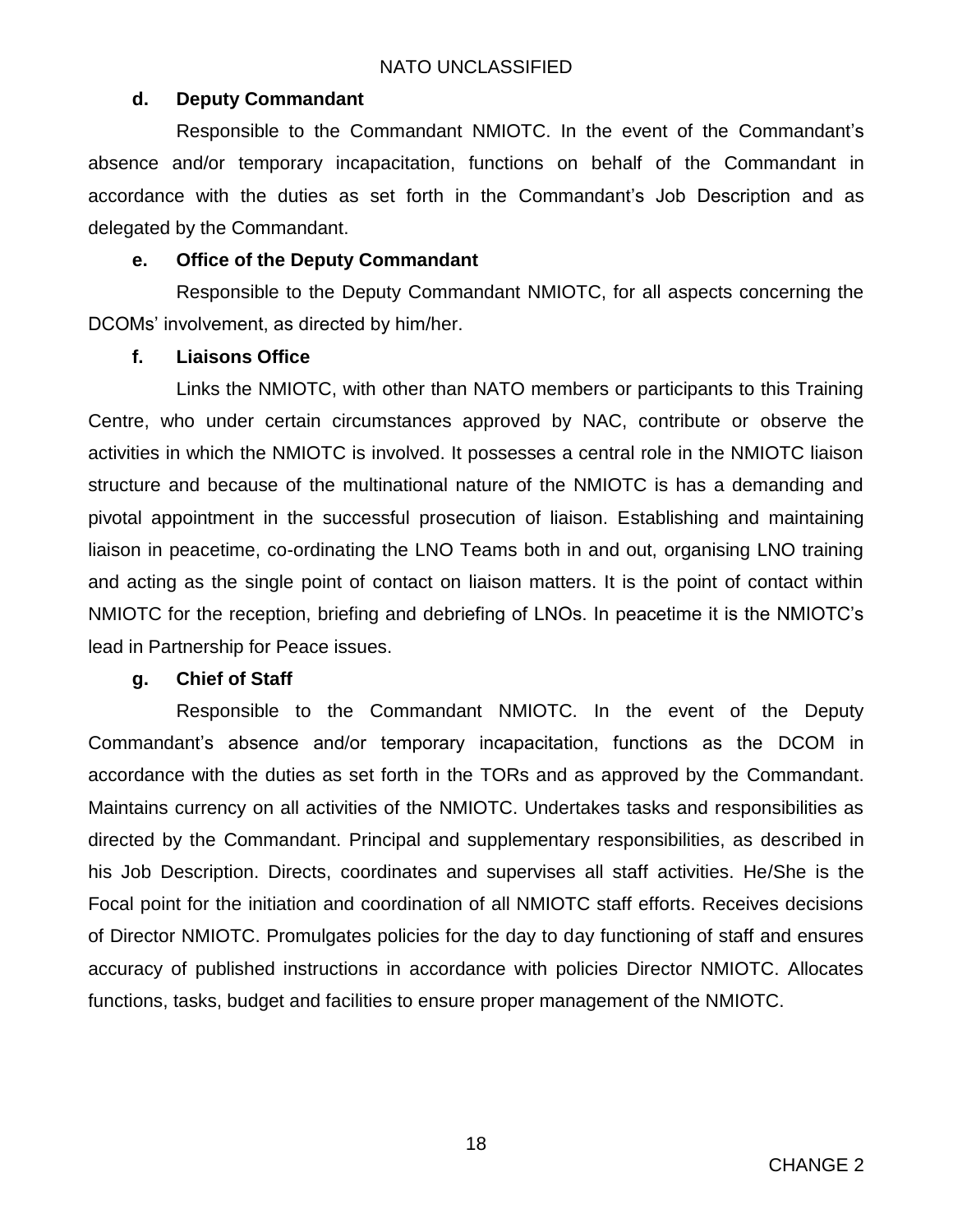### <span id="page-19-0"></span>**h. Office of the Chief of Staff**

Responsible to the Chief of Staff, for all aspects concerning the COS' involvement, as directed by him/her.

### <span id="page-19-1"></span>**i. Legal Advisor Section**

Provides to the Commandant and all Directorates with legal advice on all matters affecting the NMIOTC. Provides assistance and advice to the Commandant NMIOTC, on all legal matters affecting the Commandant including the rights, privileges and obligations granted or imposed by the NATO Status of Forces Agreement, the Protocol on the Status of International Military Headquarters, and bilateral agreements. Participates actively in the preparation of exercises and give his evaluation on the legal consequences of their execution, in particular with regard to the methods planned and the means to be used. Provides Liaison and consults with legal advisers in both higher and lower formations and disseminates to the staff any changes in both International law and the laws of individual nations which might effect, planning and the conduct of operations. Provides instruction to NMIOTC personnel and others as required in the laws of armed conflict and ensures that knowledge gained is continually maintained. Advices on and assists in the negotiation and drafting of documents affecting the Headquarters e.g. Memoranda of Understanding, Status of Forces Assignments and bi-lateral assignments.

### <span id="page-19-2"></span>**j. Director of Staff Operations**

Responsible for co-ordinating, prioritising, and supervising all activities of the Admin/Coord office, PIO/Media office, Registry office, Protocol office and Linguistic office, ensures the NMIOTC with the best and most timely staff work. Formulates and announces policies for the optimal day to day functioning of the staff. Ensures that sufficient guidance is obtained, recorded and disseminated to the appropriate staff elements and agencies to enable them to perform their tasks in due time. Ensures that sufficient administrative and linguistic support is provided to the staff. Ensures that all published instructions are in accordance with the policies of the Commandant. Responsible for the development of the NMIOTC management plan.

### <span id="page-19-3"></span>**k. Administration/ Coordination Office**

Responsible to DOS for all aspects of the organisation of the NMIOTC. His office is especially responsible for the development of the NMIOTC management Plan and for all multinational aspects within the Headquarters. Develops plans related to the HQ structure,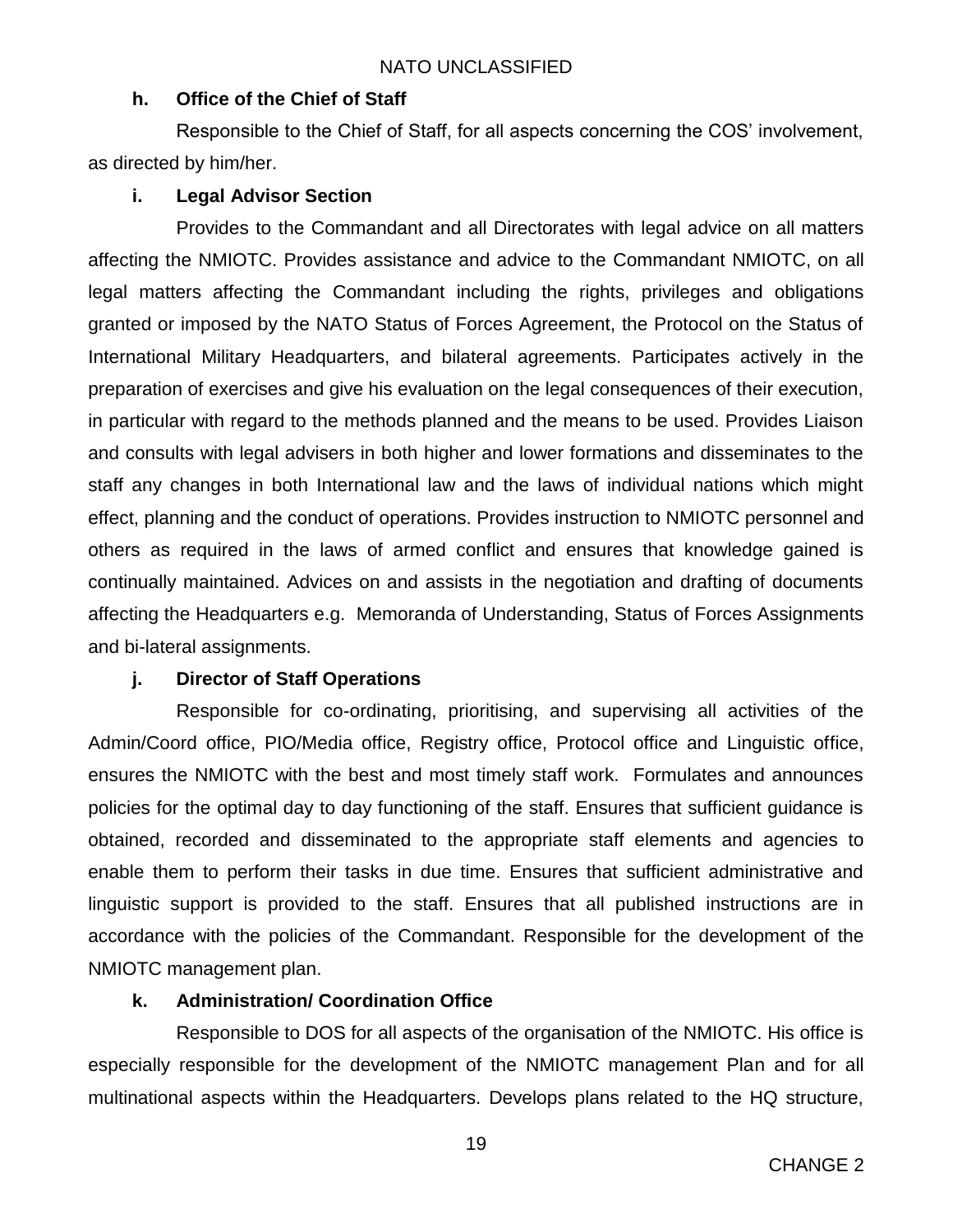Establishment issues, Management Planning. POC to HNDGS, SHAPE, ACT and other national and NATO HQs on a wide variety of external issues affecting the peacetime and operational requirements of NMIOTC HQ. Responsible to execute and adjust procedures which ensure the optimal day-to-day functioning of the HQ in co-ordination with all NMIOTC Directorates. Responsible to provide secretarial, clerical and additional assistance to the DOS. Responsible for the provision of all clerical and administrative support to the Headquarters'. Provides the Cosmic Atomal Control Officer of the HQ. Develops the Clerical and Staff Support policy within the HQ. Maintains the functional control of all clerks within HQ. Maintains the functional control of civilian clerical staff. Prepares Position papers/impact statements as directed by DOS. Coordinates the allocation of offices, maintenance and repair of offices and furnishings. Advises the Commandant and subordinate HQ's on medical issues. It has the functional on all medical matters.

#### <span id="page-20-0"></span>**l. Public Information & Media Office**

The Public Information & Media Office (PIOM), supports the Commandant by communicating accurate information in a timely manner to audiences to improve public awareness and understanding of the military aspects of the NMIOTC's role, aims, mission, activities and issues, thereby enhancing organisational credibility. PIOM is the function responsible to promote NMIOTC's aims and objectives to audiences in order to enhance awareness and understanding of military aspects of the NMIOTC. Responsible for establishing and implementing the NMIOTC's Media policy in accordance with National and SACT's procedures as well as Commandant's directives and is also responsible to the Commandant for all matters concerning public relations and public information. Plans and conducts the NMIOTC Media Campaign. PIOM is responsible for content management and the appearance of NMIOTC Internet websites. The Chief PIOM is the Commandant's Public Affairs advisor and official spokesperson, reporting directly to the Commandant. Responsible to plan and implement the PI campaign. Advises the Commandant on all PI matters and keeps Commandant and staff officers informed on all media and public opinion trends. Responsible for establishing and maintaining relations with the national and international media and information agencies in order to ensure confidence and support to the NMIOTC's mission.

PIOM organizes, moderates and conducts potential news Conferences. It is the initial POC for all media inquiries and ensures that all NMIOTC personnel are properly

20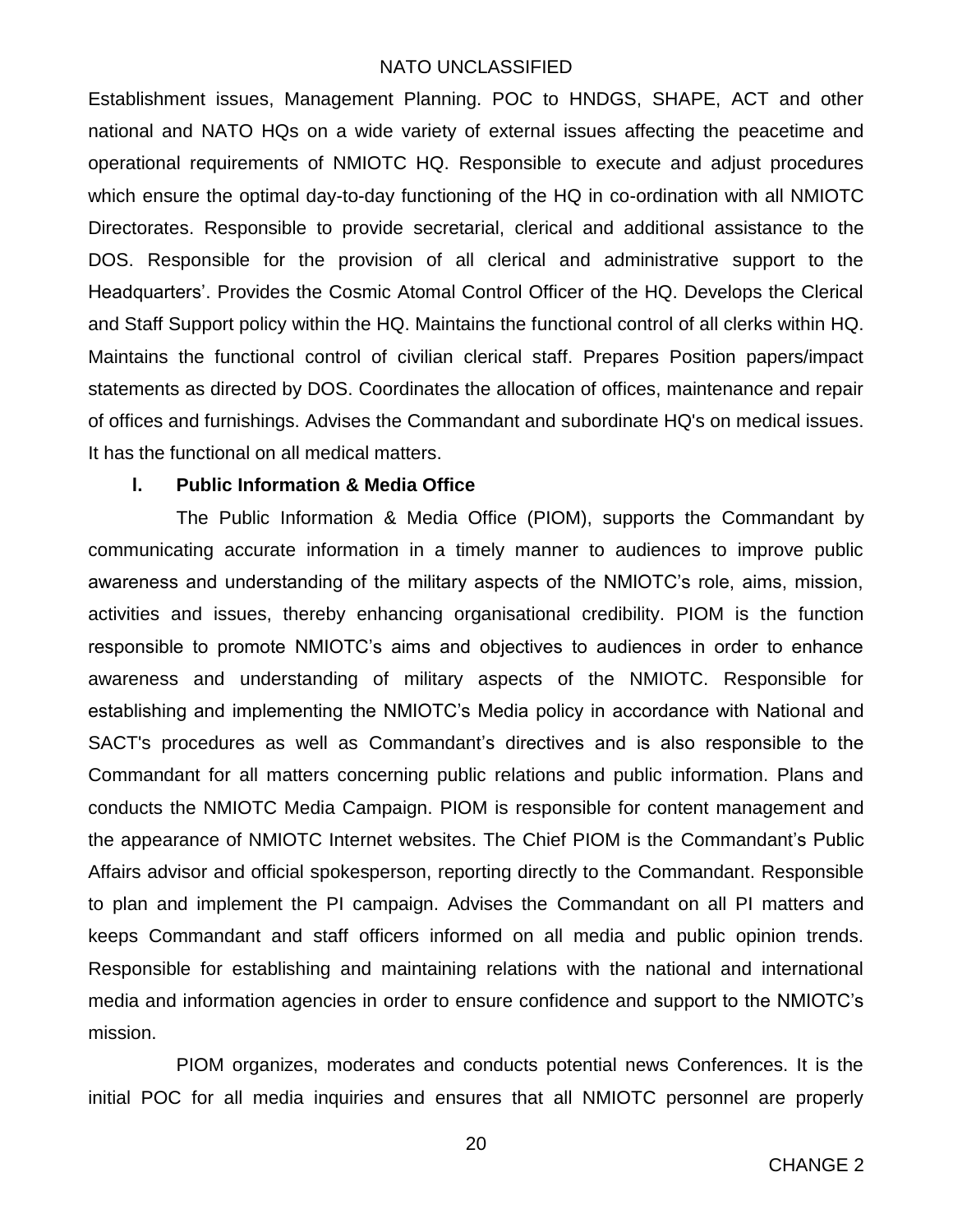prepared for press conferences and interviews. Provides photographic support to official events. Directs the publication of advertising.

#### <span id="page-21-0"></span>**m. Registry**

Provides courier and central registry support to the NMIOTC. Controls and maintains the Management and Archival Storage System. Retains, organises and maintains documents and electronic media for future retrieval and dissemination. Maintains Library of military literature, magazines, newspapers and Allied Publications, and documents related to exercise events.

#### <span id="page-21-1"></span>**n. Protocol Office**

Responsible for the planning and co-ordination of all VIP visits to the NMIOTC. This includes co-ordination, conduct, control itineraries, escorts, transportation and billeting requirements as well as compilation and dissemination of information. Prepares ceremonies and parade reviews. Plans and co-ordinates all aspects of the visits of distinguished visitors to the NMIOTC HQ. Provides official protocol liaison with governmental and other military agencies in Greece. Staffs and publishes itineraries and memoranda on all visits of distinguished persons and ceremonies for National holidays. Conducts official functions and honour ceremonies for arrivals and departures of general officers assigned to NMIOTC HQ. Co-ordinates the arrangements of the Commandant, DCOM, COS, Senior National Representatives, other HQ's, embassies, consulates and interested Flag/ General Officers. Collects and researches information on problems, activities, developments and important events occurring in NMIOTC required for preparation of the NMIOTC Annual Command History.

### <span id="page-21-2"></span>**o. Communication Office**

Responsible for the organization, operational exploitation and audit of the functioning the allocated communication system in NMIOTC. Ensures the safety of communications and the safe management of material (publications, appliances etc). Handles matters concerning the operation of Signals Distribution Office and Crypto Centre of NMIOTC.

Responsible for maintaining, managing and updating the communication library of NMIOTC.

### <span id="page-21-3"></span>**p. Linguistic Office**

Provides all linguistic and translation services from Greek into official NATO languages, and vice versa, within the NMIOTC.

21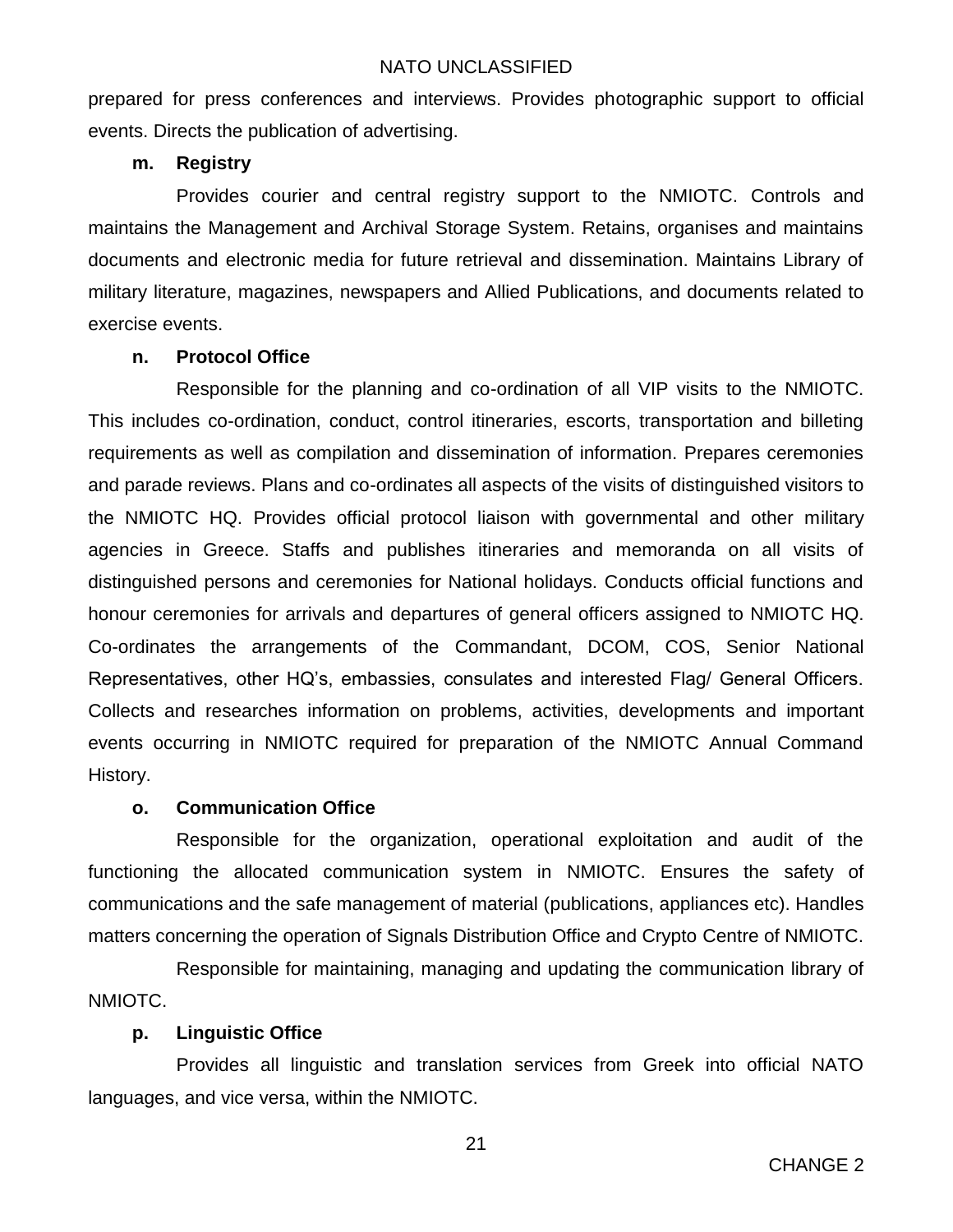#### <span id="page-22-0"></span>**2. EDUCATION & TRAINING DIRECTORATE**



#### Fig.4: NMIOTC E&T Directorate Organizational Structure (up to sections)

The primary mission of the Education & Training Directorate is to improve allied naval units' expertise in Maritime Interdiction Operations through specific training programs. The Directorate must be prepared to support real-time operational HQ (OHQ) training needs in support of real world operations ("Just in Time" training) as determined by the operational Commandant (e.g. Mission Rehearsal Exercises). Designs, develops, executes and evaluates training programs tailored to satisfy defined training objectives. Additionally, it is responsible for testing and validating new concepts, and integrating them into training programs. Finally, it is responsible for the assessment of training effectiveness and for the implementation of continual improvements into the training program.

#### <span id="page-22-1"></span>**a. Exercise Planning Section**

Responsible for the planning and execution of exercises, aimed at allied naval units, in order to meet specific course and/or training objectives. During the conduct of these exercises, the section mans the exercise control (EXCON). Checks that Computer-Aided Exercise (CAX) design and database management meets all exercise objectives. Produces the proposed NMIOTC Program of Work (NPOW) for the following year, and checks the execution of the current year's NPOW in coordination with DOSO and Programme Planning and Evaluation Section.. It is the focal point for exercise scheduling, scenario development, planning and coordination. Additionally, it is responsible for preparing detailed written instructions and for preparing and presenting oral briefs as necessary.

#### <span id="page-22-2"></span>**b. Program Planning and Evaluation Section**

Designs, evaluates and reviews all training programmes. Drafts and tracks all Programs of Instruction (PoIs). Plans and controls the course calendar based on requests.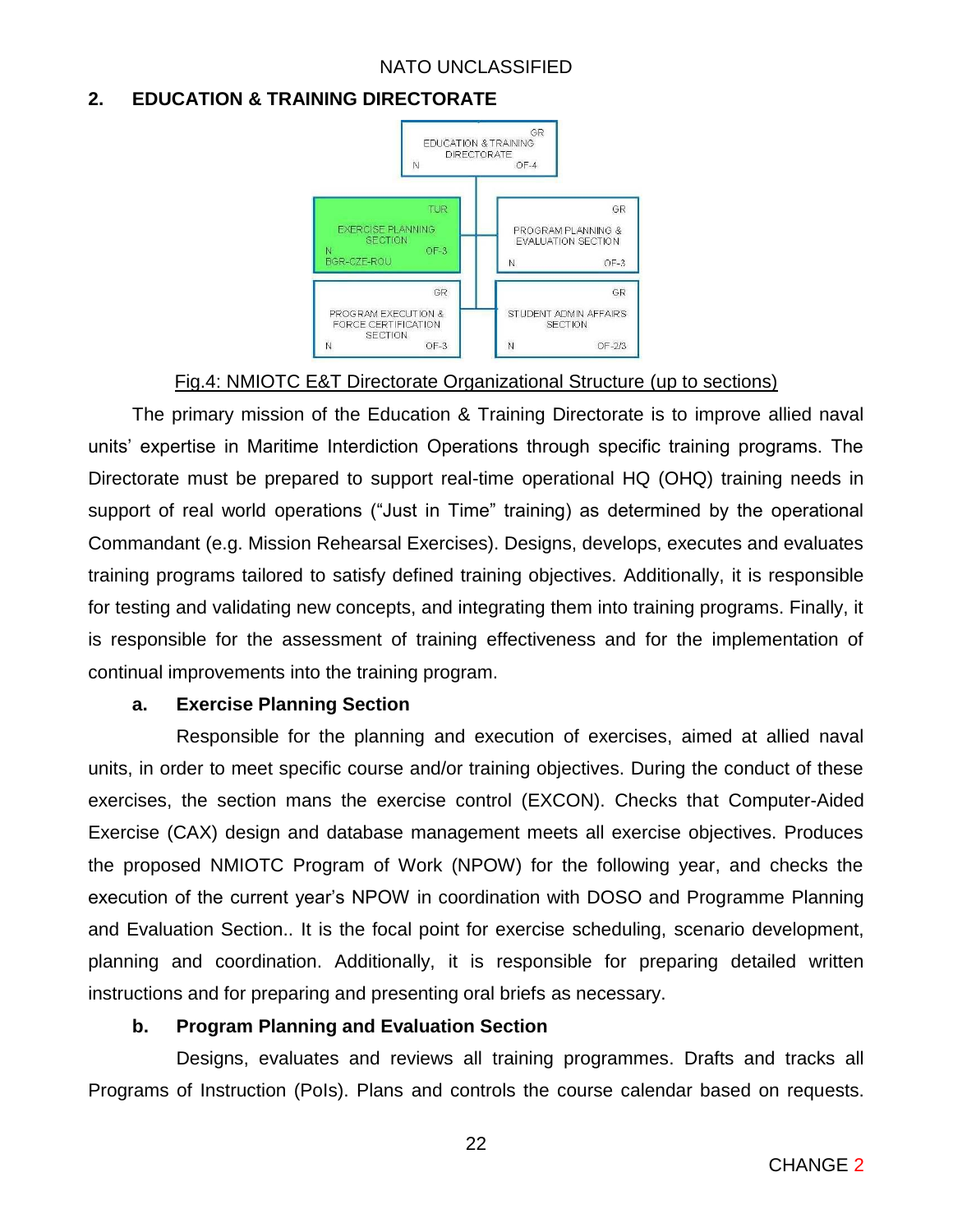Defines training & education objectives according to the NMIOTC principles. Prepares annual review reports concerning training and course calendar by taking lessons learned into consideration. Establishes procedures and documentation for developing of new courses programs and revisions of the existing courses. Reports on the efficiency and adequacy of instructors and sea trainers.

#### <span id="page-23-0"></span>**c. Program Execution and Force Certification Section**

Responsible for the execution of all training activities as well as the certification of the participants. Responsible for the content and relevance of the training modules. Develops all related material (e.g. student guides, presentations, lecture notes, SOPs, exams). Observes, analyzes, assesses and certifies participants' performance. Conducts the assessment debrief to the training audience. Responsible for the good physical fitness, welfare and the strict compliance to all applicable safety regulations of all training participants. Reports on the efficiency and adequacy of instructors and sea trainers.

#### <span id="page-23-1"></span>**d. Student Administration/ Affairs Section**

Co-ordinates, plans, prepares, executes and subsequently monitors all administrative activities related to students. The Section provides secretarial services to the Directorate. Coordinates, with the course directors on all administrative issues concerning students. Liaises with the related national/international Training & Education Institutions and Main Subordinate Directorates of the Centre. There is a subordinate office for Morale, Welfare & Recreation (MWR), which is manned on a volunteer basis by dependent members of NMIOTC's personnel. This Office is providing services for the benefit of the trainees, the attendees and visitors of NMIOTC, as well as for the permanent staff of the Centre and is responsible for the following:

i. Organize cultural events and trips in historical sites and natural

monuments.

ii. Organize ceremonies and protocol events (lunches, cocktails etc.).

iii. Organize ceremonies regarding the welfare of the staff (Christmas tree ceremony etc).

iv. Organize athletic/sports events.

v. Creates and keeps track of POC from local entertainment providers.

vi. Is responsible for the operation of the library of the Centre.

vii. Cooperates with the respective offices of NAMFI and NSA in order to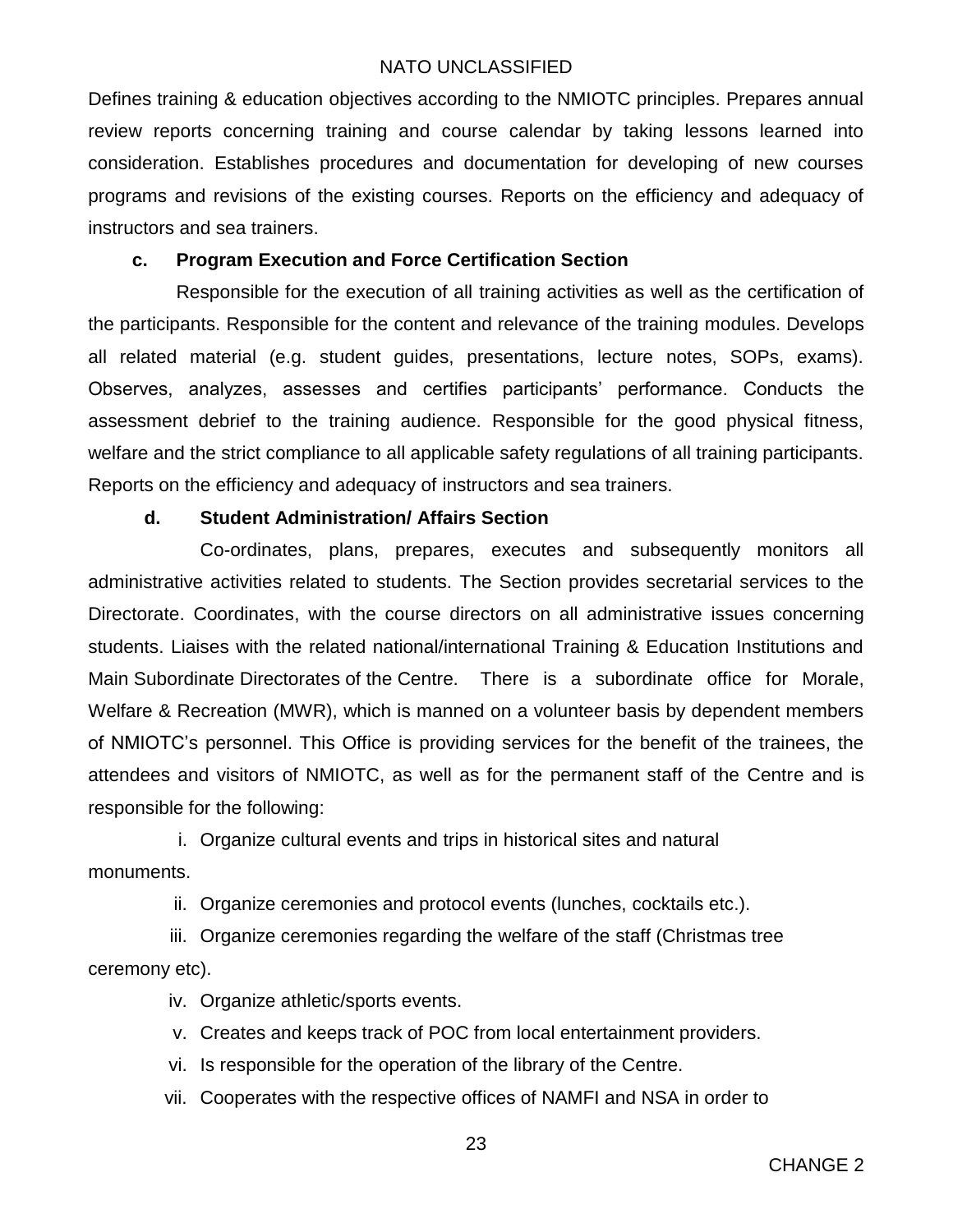coordinate the required actions and become cost effective.

### <span id="page-24-0"></span>**3. TRAINING SUPPORT DIRECTORATE**

Responsible for leading and managing this Directorate. Responsible for management of the NMIOTC contribution to the SACT experimentation and interoperability program, especially in the areas of identification, coordination and program development on experimentation opportunities, doctrine development, shortfall identification, assessments, standardization requirements, and database development.



#### Fig.5: NMIOTC TS Directorate Organizational Structure (up to sections)

#### <span id="page-24-1"></span>**a. Technical Support Section**

Responsible for assessing the current status of NATO's procedural and system interoperability capability and developing and maintaining a NATO Interoperability home page and database. Directs and coordinates the interoperability effort in the areas of shortfall identification, deficiency, compliance review, assessments and home page and database development. Provides inputs to the Transformation section in order to improve NATO's interoperability. Monitors the promulgation of transformation initiatives including new concepts pertaining to MlO doctrine. Review and updates the integrated interoperability program of work in coordination with ACT/ACO. Conducts evaluations to identify interoperability deficiencies and to confirm compliance. Compiles written interoperability deficiency or compliance reports. Reviews operations/exercise/experiment post action reports for interoperability issues. Identifies interoperability requirements. Reviews and updates interoperability program processes as required. Develops and maintains a classified NATO interoperability-status database. Manages and coordinates Simulation & Modeling (S&M) resources to enable execution of the event program. Responsible for timely S&M service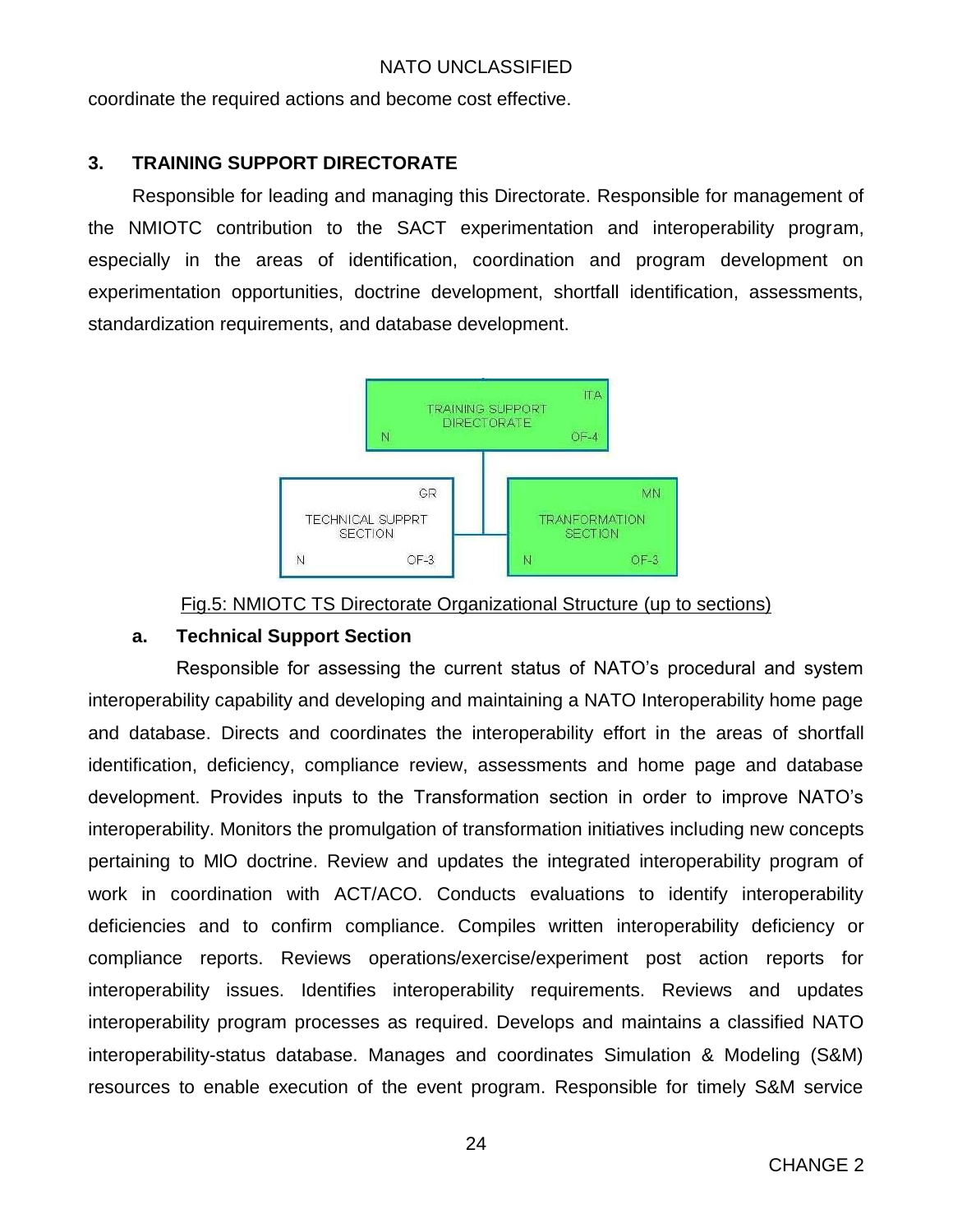delivery to the NMIOTC. Coordinates and de-conflicts S&M requirements with other section heads. Coordinates and liaises with outside agencies, NATO and non-NATO representatives and contractors. Manages assigned personnel. Manages Section's budget. Responsible for Section input to all after action reports. Responsible for S&M related Service Level Agreements (SLAs) and Memorandum of Understanding (MOU) input. Responsible for selection of the appropriate model for a given Computer Aided Exercise (CAX) scenario. Coordinates and de-conflicts exercise design and tool utilization with exercise planners. Manages and coordinates the installation, maintains and troubleshoots CAX hardware, software and communications for exercise preparation, and implements complete exercise control architecture. Manages and coordinates the maintenance of an effective CAX database of units and performance parameters. Manages and coordinates CAX training of exercise control staff. Manages SLAs with outside agencies. Provides technical inputs to SLAs. Responsible for model evaluation. Coordinates the model, simulation and database related input for the after exercise report. Manages the coordination of model, simulation and / or database related lessons learned with model developers and exercise planners. Acts as the "knowledge base" for training model capabilities and limitations. Ensures suitable allocation of hardware to simulation functions and processes. Provides updated versions of simulations and tools for installation. Coordinates C4 architecture for exercise and on intended connectivity arrangements and performance requirements. Provides C4 updated versions of simulation interfaces to C2 for installation on selected equipment. Advises EXCON staff on measures to adapt the course and flow of an exercise during its execution. Responsible to task C4-CIS resources to enable execution of the event program. Responsible for timely C4- CIS, audio, visual, (secure) telephone and fax services delivery to the NMIOTC. Prioritizes the tasks, derived from the event program, from a C4-CIS prospective. Liaises and coordinates with other agencies and ADL course providers. Coordinates with NATO and non-NATO representatives. Manages service providers. Establishes a CIS infrastructure maintenance and replacement policies.

#### <span id="page-25-0"></span>**b. Transformation Section**

Responsible of coordinating the transformation effort in the areas of doctrine & experimentation (D&E), analysis & lessons identified (A&LI) with special focus on operations procedures. Studies available and relevant sources and develops proposals for improvements. Fosters and maintains close working relationship with other relevant

25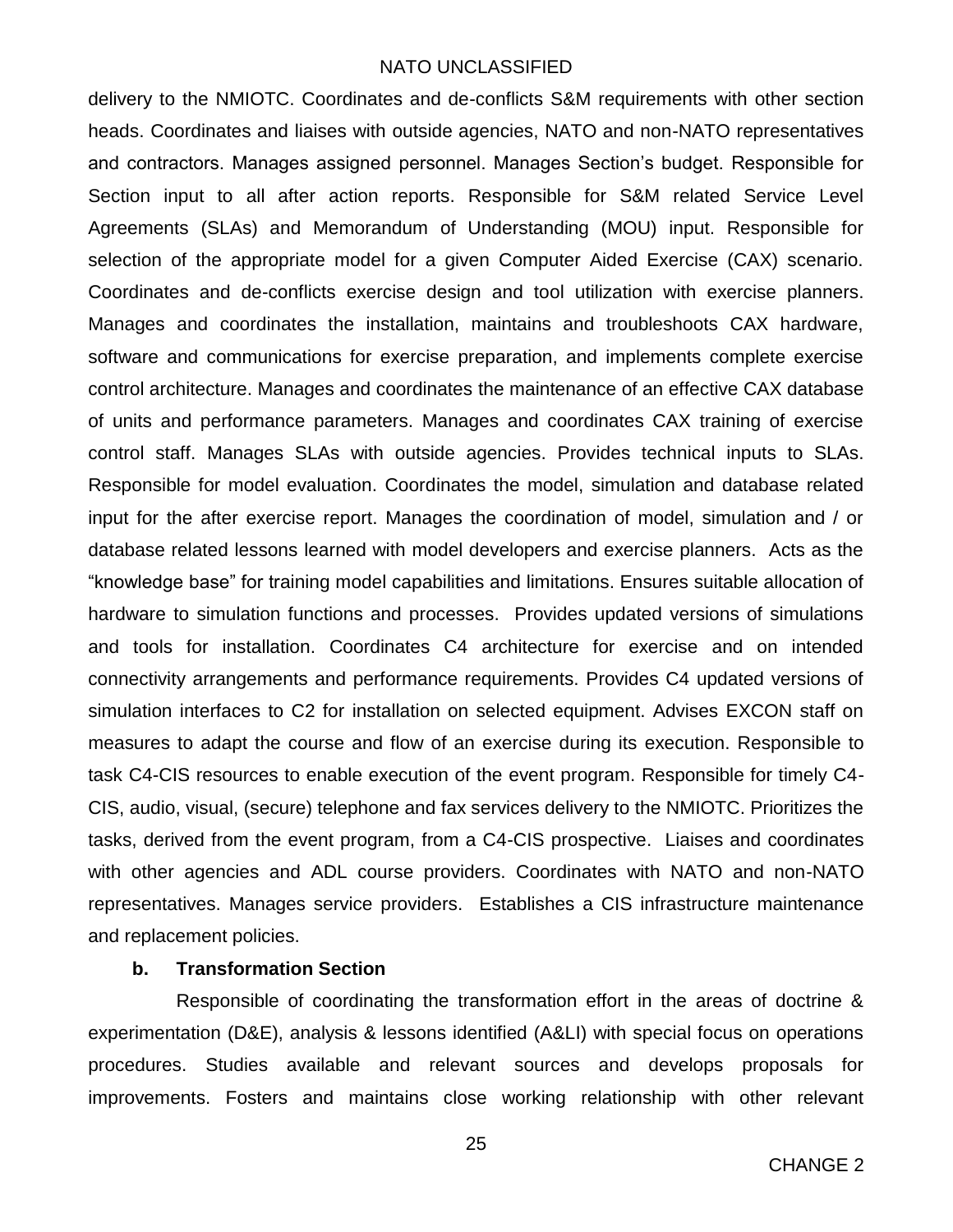organizations, COE'S SHAPE, ACT, ACO. Provides experimentation subject matter expertise related to MIO. Maintains a regular information exchange with NATO and national agencies for the identification of future experimentation opportunities.

Maintains a central reference library of experimentation documentation. Identifies conflicts in NATO policy, doctrine and concepts on experimentation, informs the sponsoring authorities for the conflicting documents and provides proposed amendments to ensure harmonisation with the current NATO position. Responsible for supporting exercises and experimentation trials through direct planning and execution functions, with an emphasis on experimentation. Supports MIO related experimentation as directed, coordinating efforts with other NATO training centres to avoid duplication of effort. Responsible for proposing refinements to concepts under development based on evaluation of experimentation results. Incorporates post exercise/experiment data into further concept refinement and preparation for implementation in the joint training program, where appropriate. Collaborates closely with ACT Operational Experimentation Staff Officers to coordinate and de-conflict the new concept experimentation work plan. Directs and coordinates the experimentation effort in the areas of analysing doctrine and new concepts and determines if new or updated doctrine is required. Supports efforts to harmonize MIO doctrine development.

Cooperates closely with the Joint Analysis and Lessons Learned Center in Portugal to assess the impact of current capabilities, priorities, policies, and doctrine with particular emphasis on training and interoperability analysis/assessments. Develops proposals for doctrine improvements. Determines and provides the doctrinal support for the introduction of new capabilities. Liaises with SHAPE, nations and assigned formation on doctrinal matters as necessary. Develops and publishes collection plans for NMIOTC exercises. Gathers data and comments from all NMIOTC directorates concerning their responsibilities and tasks during exercises. Analyses all data and comments for validity and identifies key MIO strengths and weaknesses and, from them, derives lessons which can be identified from these areas. Produces summary reports of key lessons to be learned from MIO exercises, followed by a final summary of the overall MIO lessons. Develops and provides briefings on lessons identified.

26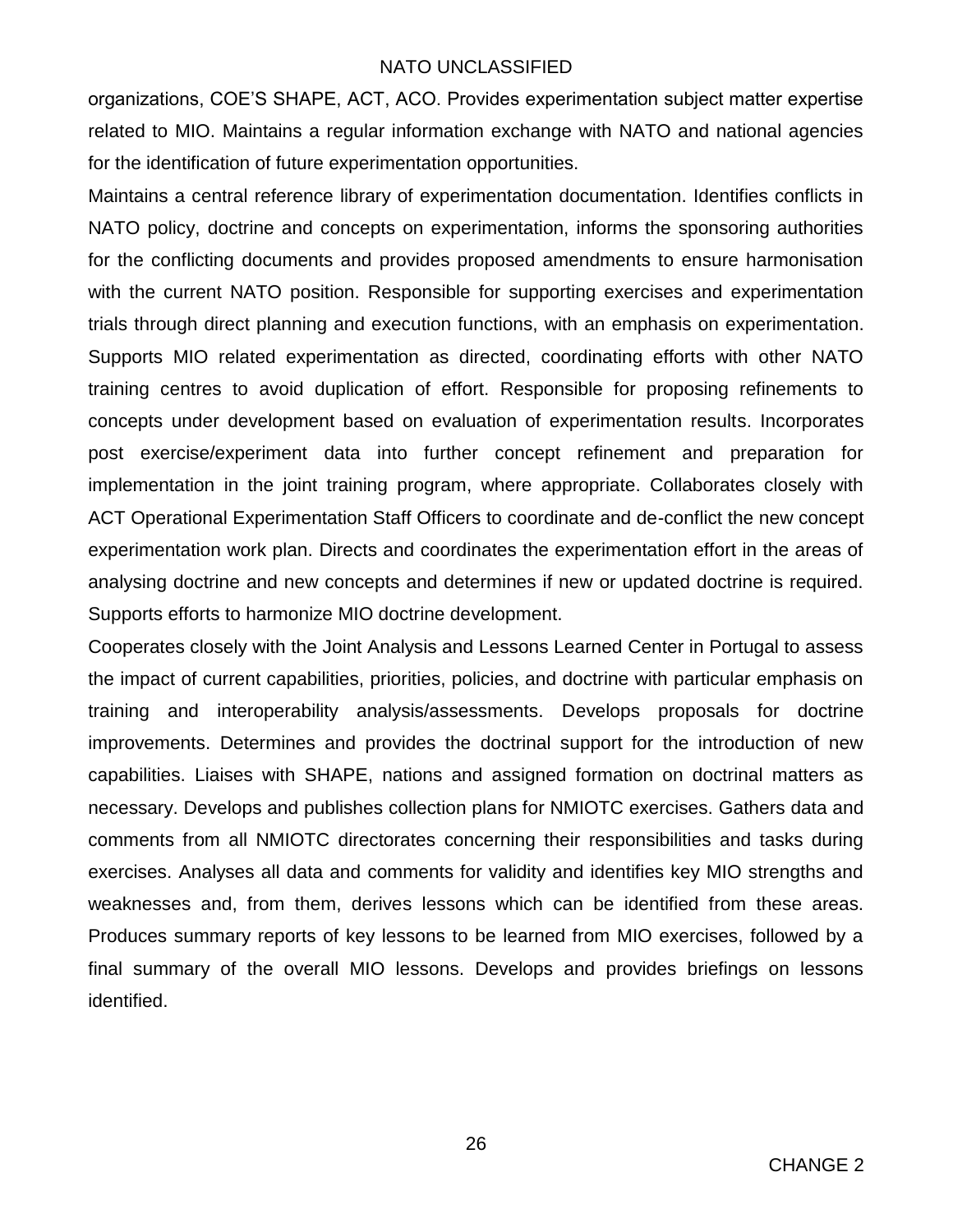### <span id="page-27-0"></span>**4. SUPPORT DIRECTORATE**

Responsible for Headquarters services and support services to the staff of NMIOTC. Is responsible to provide to the COM, through the COS, planning, direction, coordination, integration and execution of Logistics, Personnel, Financial, Security and Host Nation activities.



Fig.6: NMIOTC S Directorate Organizational Structure (up to sections)

### <span id="page-27-1"></span>**a. Budget & Finance Section**

Runs the NMIOTC B&F to ensure the financial operations of NMIOTC comply with HN Financial Regulations, Rules and Procedures and the HNGS/HNDGS Financial Manual with respect to budgeting, purchasing and contracting, accounting, treasury, and auditing. Supervises the preparation of the NMIOTC Annual Financial Plan (AFP).

Prepares the NMIOTC impact statement and forwards the budgets to the HNDGS for endorsement. Responsible for the maintenance of the accounting information system.

Manages the execution of approved budgets to include the receipt, disbursement and reporting of all international funds per HNGS / HNDGS Finance Regulations, Rules and Procedures. Supervises the preparation of all fiscal documentation. Supervises the staff activities in executing the financial operations of NMIOTC with respect to budgeting, purchasing and contracting, accounting and treasury. Develops guidance, prepares and produces the NMIOTC annual budgets based on national Regulations and other directives.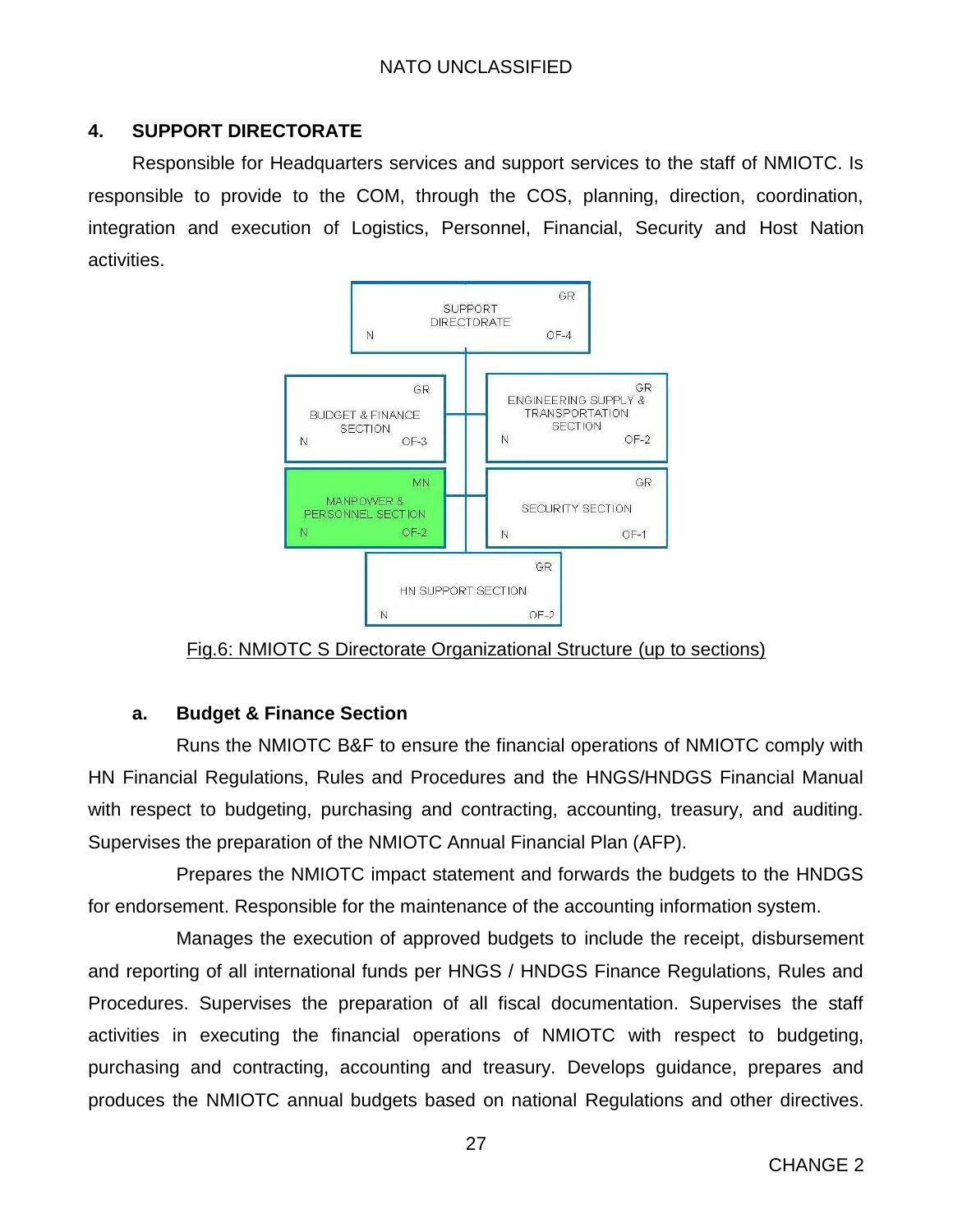Monitors the execution of the budget and advises and informs on budget matters and the proper use of budget allocation. Coordinates and prepares reports on budget status for management review and implements decisions made.

Coordinates and prepares the Annual Financial Plan and accompanying tables. Coordinates and manages the costs related to Nations participating as "customers" in NMIOTC activity and training. Directs and supervises the work staff in BDF&A. Produces budget allocation documents. Coordinates, facilitates and conducts training and instruction in HN Budget and Disbursing subjects to multinational staff assigned to B&F section. Maintains proper accounts to show budgetary credit approved, transfers and related commitments/ uncommitments and payments. Maintains other fiscal accounts such as Disbursing's cash balance and suspense transactions (to show guarantees, deposits, advances and payments or receipts). Acts as the Disbursing Officer on a daily basis, verifying that compliance with payment instructions has been carried out expeditiously. Retains authorisation up to the amounts allocated by HN regulations. Ensures that proposed commitments are within the funds available for the purpose in the approved budget. Produces financial statements reflecting the accounts he/she is responsible for. Assesses expenditure activity against the anticipated monthly trends for each expence code. Acts and informs all expence code handlers of any reallocation of current year funding as directed. Signs contracts and commits obligate funds on behalf of HQ, in accordance with warrants issued by HNGS/HNDGS, as applicable. Assists in developing and implementing NMIOTC contracting policies and procedures in accordance with related HN directives. Approves custom and tax exemption forms. Provides contracting assistance to HQ, Participating Nations, including obtaining price and availability data as required. Collates, interprets and disseminates P&C Management Information as directed. Develops, executes and monitors the P&C Staff Training Plan including training for nominated augmentees.

Sponsors P&C aspects of HQ doctrine, procedures and policy.

#### <span id="page-28-0"></span>**b. Engineering – Supply & Transportation Section**

Ensures the provision of transportation services, vehicle, small boat and small arms maintenance and overall policy and guidance relating to supply matters. Coordinates and supervises the maintenance and upkeep of NMIOTC facilities. Provides overall policy and guidance relating to engineering, supply and transportation matters within NMIOTC. Plans, coordinates and manages staff activities related to engineering, supply and transportation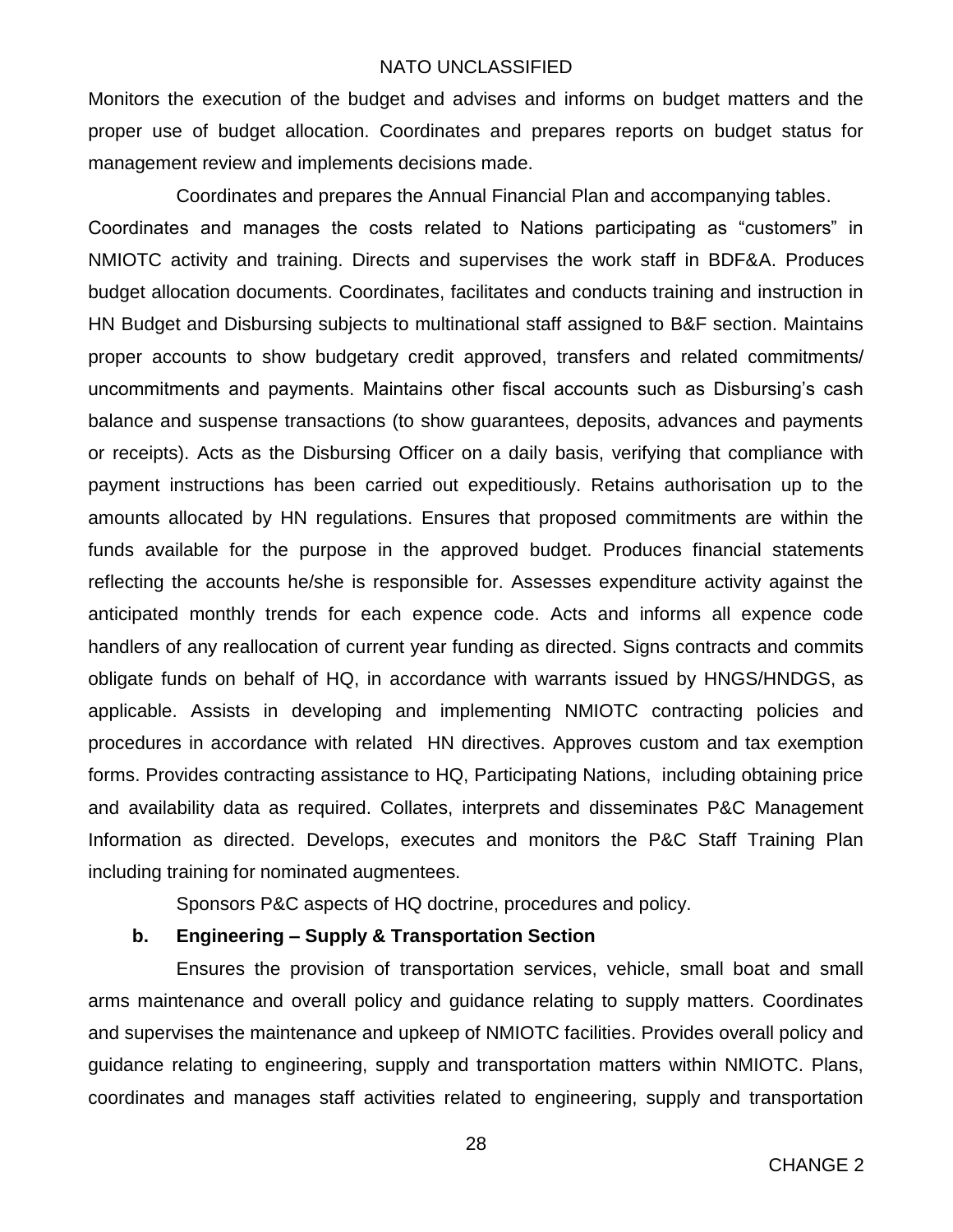services. Establishes requirements, prepares, coordinates and submits budget proposals for all types of internationally funded equipment, supplies and services. Manages all military transportation assets at NMIOTC in accordance with Host Nation-HN regulations. Manages and controls all local military transport administration and planning. Directs and coordinates all transport requirements for exercises, VIP visits and conferences. Plans and implements programs to replace vehicles. Provides local General/Flag Officer/VIP transportation services. Manages all military transportation assets at NMIOTC in accordance with HN regulations. Coordinates all authorised military transportation requirements for NMIOTC. Plans and controls all maintenance, repair and accounting of vehicles.

#### <span id="page-29-0"></span>**c. Security Section**

Responsible for security policies and procedures within the NMIOTC in accordance with NATO, SACT and Host Nation directives. Controls and co-ordinates physical security of NMIOTC including development of NMIOTC defense plans. Liaises with host nation Security Authorities. Direct, co-ordinate and supervise all HQ SECURITY personnel in their specialist Security activities. Plans and coordinates security during important meetings and conferences inside and outside the center. Files and maintains NATO clearance certificates. Develops security policies and procedures. Chairs NMIOTC security committees, ensuring completion of committee work according to NATO directive procedures. Carries out preliminary investigation into all security violations. Provides initial general security threat briefs for all NMIOTC newcomers. Provides briefs at intervals given in NATO directives. Maintains contact with local police on relevant security matters. Maintains/updates security officer handbook and relevant NMIOTC forms. Oversees access control system and issue off personal access cards for all NMIOTC employees.

#### <span id="page-29-1"></span>**d. Manpower & Personnel Section**

Responsible for manpower management and military and civilian personnel management in the NMIOTC. Provides overall policy and guidance relating to manpower and personnel administration within NMIOTC. Plans, coordinates and manages staff activities relative to manpower, personnel and organizational matters.

Provide overall management of the NMIOTC Peacetime Establishment (PE) manpower requirements and military/civilian personnel matters. Promulgates and enforces personnel and establishment policies of higher headquarters. Analyses and advises on matters related to the NMIOTC PE organizational structures. Provide analytical support to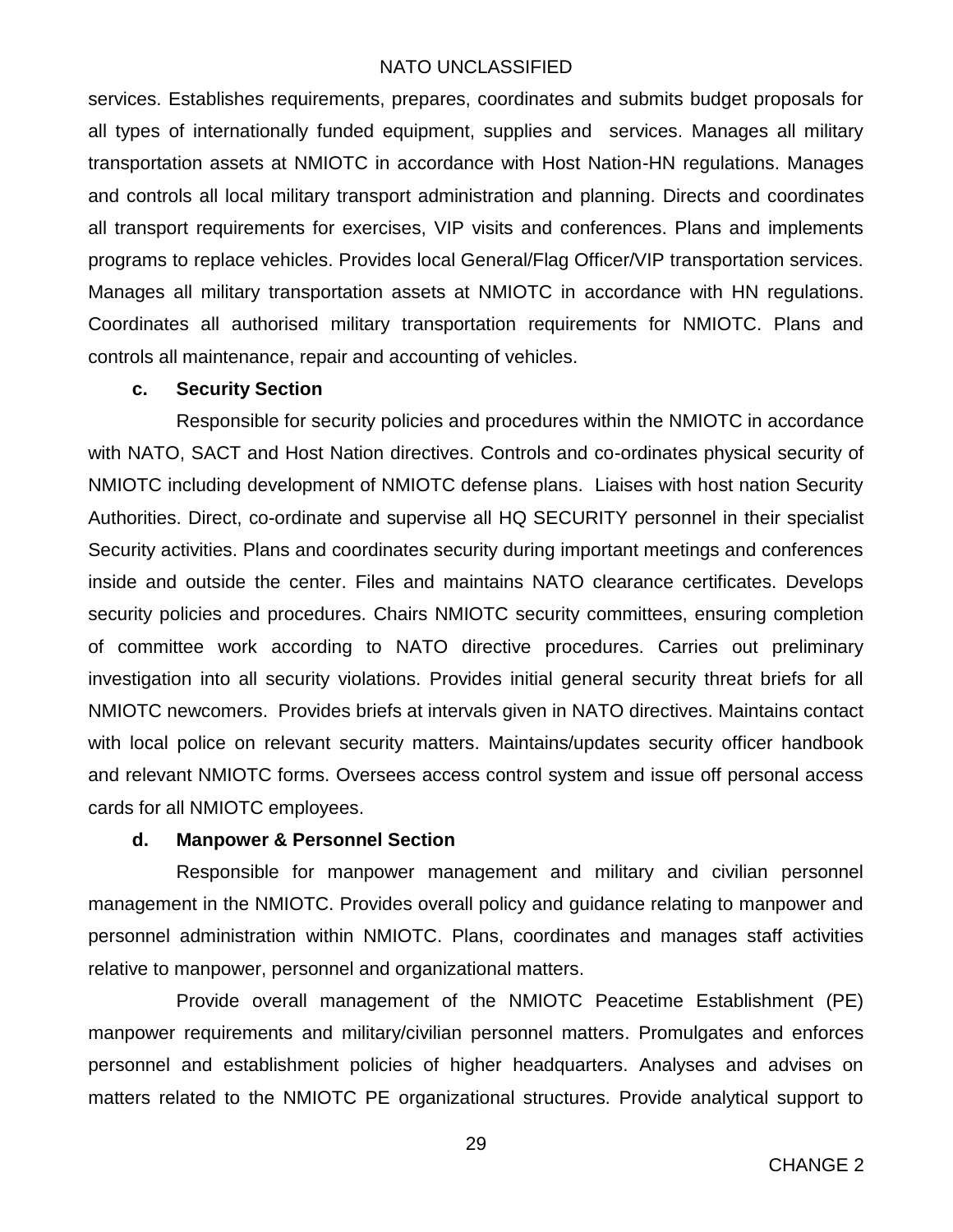NMIOTC and HQ ACT on any NATO manpower issues. Provide detail command guidance on NMIOTC manning trends/ effectiveness including civilian manpower allocations. Plans and executes the manning and augmentation activities in HQ. Recommends the multinational personnel policies. Responsible for providing administrative assistance to the NMIOTC activities. Provides all the transportations needed. Responsible the well functioning, maintenance of minor defects and the decent appearance of entire galley's area. Provides the NMIOTC's training ship maintenance, security and descent appearance. Responsible for providing services to NMIOTC's fitness center.

#### <span id="page-30-0"></span>**e. Host Nation Support Section**

Directs and coordinates Host Nation Support (HNS) policy and planning.

Coordinates real HNS requirements for NMIOTC exercises. Responsible for the management and administration of the housing support program provided to NATO military and civilian personnel and their families assigned to the installation in accordance with the laws and rule of the local economy, treaties, and status of forces agreements. Liaises with national support units, as required, for coordination on personnel matters and installation activities. Maintains listing of suitable and available rental properties. Provides information, liaison, and translation support between tenants, landlords, and utility companies. Locates, and certifies as suitable, new or replacement properties. Provides support advice (including representation and participation in committees, conferences, boards ,and working group meetings).

Supports Headquarters in training and exercise events.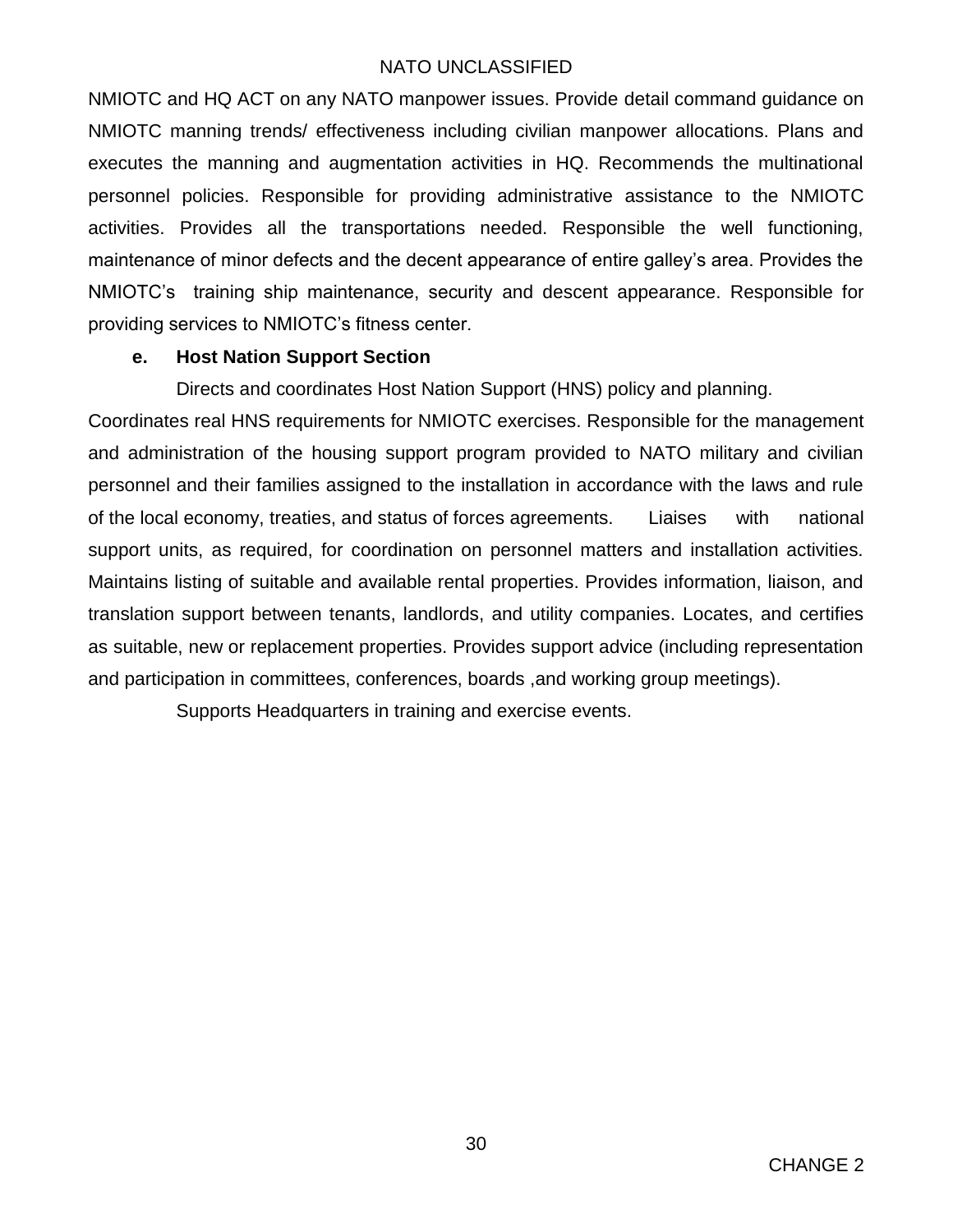### **ANNEX A**

### **TERMS OF REFERENCE FOR THE**

### **NMIOTC CO-ORDINATING BOARD (NCB)**

#### <span id="page-31-2"></span><span id="page-31-1"></span><span id="page-31-0"></span>**INTRODUCTION**

1. The present Terms of Reference define the purpose and functions, the composition, decisions, chairmanship and further details regarding the NCB.

### **PURPOSE AND FUNCTIONS OF THE NCB**

2. For fulfilling its role the NCB, as an integrated body of the NMIOTC, will:

a. Coordinate and provide advice on the NPOW for the next NPOW cycle

i. by coordinating the activities of the NMIOTC with the functions of other NATO organisations,

ii. by coordinating the NMIOTC activities with activities of ACT and ACO in the next NPOW cycle,

iii. by assessing shortfalls in the concluded NPOW cycle.

b. Coordinate and provide advice on the long term matters regarding the NMIOTC's mission.

c. Review the NMIOTC curriculum in order to ensure that it conforms with lessons learned, new doctrine and concepts, as well as relevant ACT and further NATO guidance.

d. Provide advice on further matters regarding the NMIOTC's mission, as necessary.

### **DECISIONS**

3. All decisions of the NCB require the consensus of all of its permanent members.

### **COMPOSITION**

4. The NCB will ordinarily be composed of OF 4/5-level representatives of the permanent members:

- The Hellenic Navy General Staff, as the Chairperson,

- HQ SACT, as the Co-Chairperson,
- ACO, as designated by SHAPE,
- ACT, as designated by HQ SACT and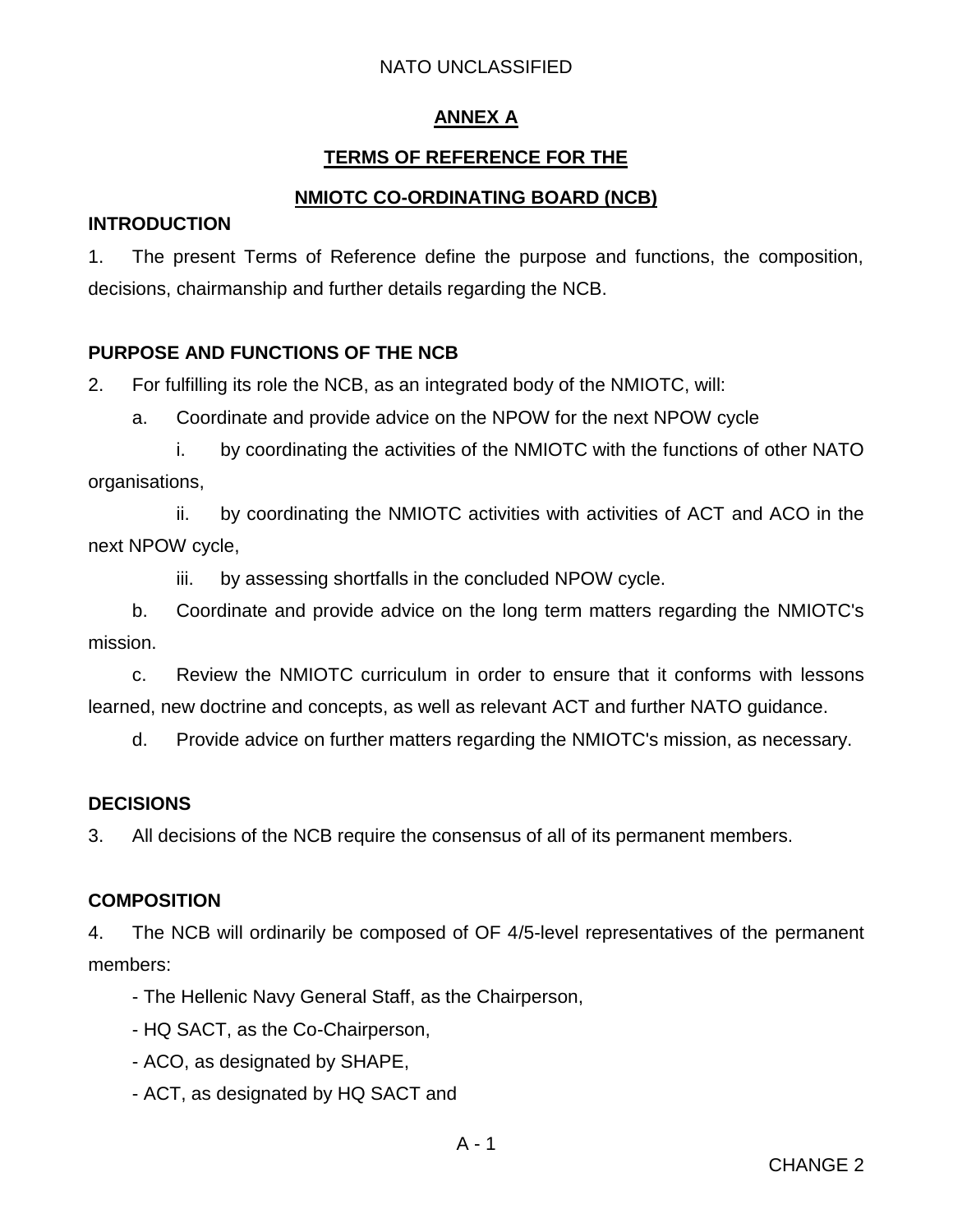- the Deputy Commandant/COS of the NMIOTC.

5. Representatives of further nations or entities, especially further ACT or ACO entities, as invited or appropriate, may also participate in the meetings of the NCB in an advisory role.

### **RESPONSIBILITIES OF THE CHAIR**

6. The Chairperson will prepare and convene the NCB meetings.

7. In close coordination with the Co-Chairperson, the Chairperson will prepare the agenda of the meeting. The agenda and the invitations for the NCB meetings will be distributed by the Chairperson to the permanent members of the NCB, as well as to the required further attendees, 45 days in advance of each meeting.

8. The Chairperson, in coordination with the Co-Chairperson, will agree on and provide the records of the NCB meetings to all members of the respective meeting.

9. The Chairperson will prepare and provide the agreed advice on the NPOW and any further matters to the HMOND so that a timely decision on the NPOW can be achieved.

### **TIME, FREQUENCY AND LOCATION OF NCB MEETINGS**

10. The NCB will ordinarily meet once a year at the NMIOTC at least nine months before the beginning of the next NPOW cycle. The Chairperson may decide deviations from the location. 11. In extraordinary circumstances and at the request of either Participant, the Chairperson will convene the NCB outside the regular cycle.

### **SUB-COMMITTEES**

12. For the coordination of specific issues, the NCB may establish temporary subcommittees.

### **SUPPORT**

13. The NMIOTC will provide the required venue and secretarial support and will be responsible for the documentation and archiving of the records of the NCB meetings.